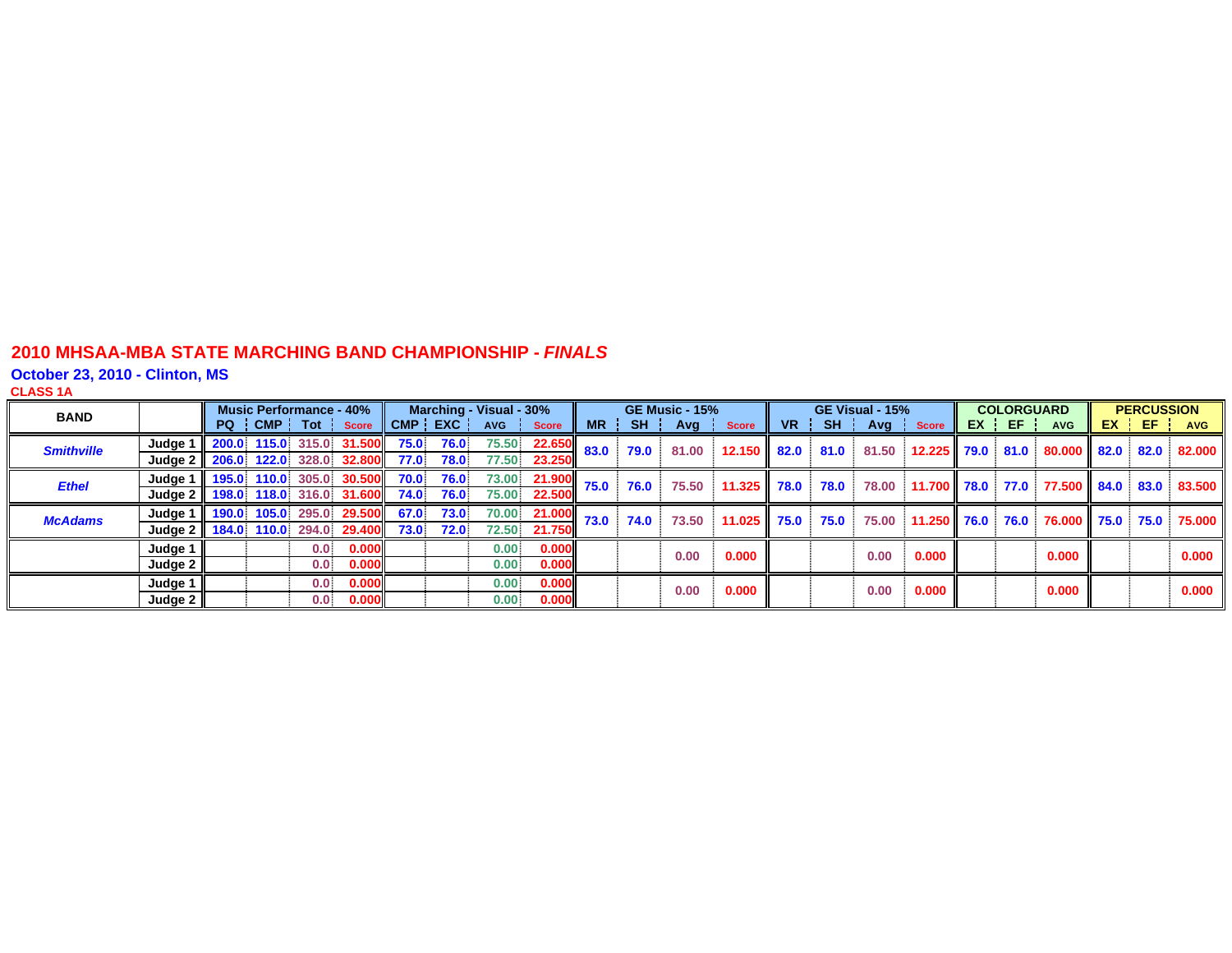**October 23, 2010 - Clinton, MS**

#### **SCORING SUMMARY**

| <b>BAND</b>       |                | <b>MUSIC</b>   | <b>VISUAL</b>  |         |              | <b>GENERAL EFFECT</b> |
|-------------------|----------------|----------------|----------------|---------|--------------|-----------------------|
|                   | <b>JUDGE 1</b> | <b>JUDGE 2</b> | <b>JUDGE 1</b> | Judge 2 | <b>MUSIC</b> | <b>VISUAL</b>         |
| <b>Smithville</b> | 31.500         | 32.800         | 22.650         | 23.250  | 12.150       | 12.225                |
| <b>Ethel</b>      | 30.500         | 31.600         | 21.900         | 22.500  | 11.325       | 11.700                |
| <b>McAdams</b>    | 29.500         | 29.400         | 21.000         | 21.750  | 11.025       | 11.250                |
|                   |                |                |                |         |              |                       |
|                   |                |                |                |         |              |                       |
|                   |                |                |                |         |              |                       |

| C                |  |
|------------------|--|
| L                |  |
| $\boldsymbol{A}$ |  |
| $\overline{s}$   |  |
|                  |  |
|                  |  |
| 1                |  |
| $\boldsymbol{A}$ |  |

| <b>BAND</b>       | <b>MUSIC</b>   |           | <b>VISUAL</b>  |           | <b>GEN EFFECT</b> |           |              | <b>OVERALL BAND</b> |                    |             |              | <b>COLOR GUARD</b> | <b>PERCUSSION</b> |             |  |
|-------------------|----------------|-----------|----------------|-----------|-------------------|-----------|--------------|---------------------|--------------------|-------------|--------------|--------------------|-------------------|-------------|--|
|                   | <b>AVERAGE</b> | <b>RK</b> | <b>AVERAGE</b> | <b>RK</b> | <b>TOTAL</b>      | <b>RK</b> | <b>TOTAL</b> | <b>PENALTIES</b>    | <b>FINAL SCORE</b> | <b>RANK</b> | <b>SCORE</b> | <b>RANK</b>        | <b>SCORE</b>      | <b>RANK</b> |  |
| <b>Smithville</b> | 32.150         |           | 22.950         |           | 24.375            |           | 79.475       |                     | 79.475             |             | 80.000       |                    | 82.000            |             |  |
| <b>Ethel</b>      | 31.050         | э.        | 22.200         |           | 23.025            | 2         | 76.275       |                     | 76.275             |             | 77.500       | 2                  | 83.500            |             |  |
| McAdams           | 29,450         | - 1       | 21.375         |           | 22.275            | ≏<br>-3   | 73.100       |                     | 73.100             |             | 76.000       | ∍<br>J             | 75.000            |             |  |
|                   |                |           |                |           |                   |           |              |                     |                    |             |              |                    |                   |             |  |
|                   |                |           |                |           |                   |           |              |                     |                    |             |              |                    |                   |             |  |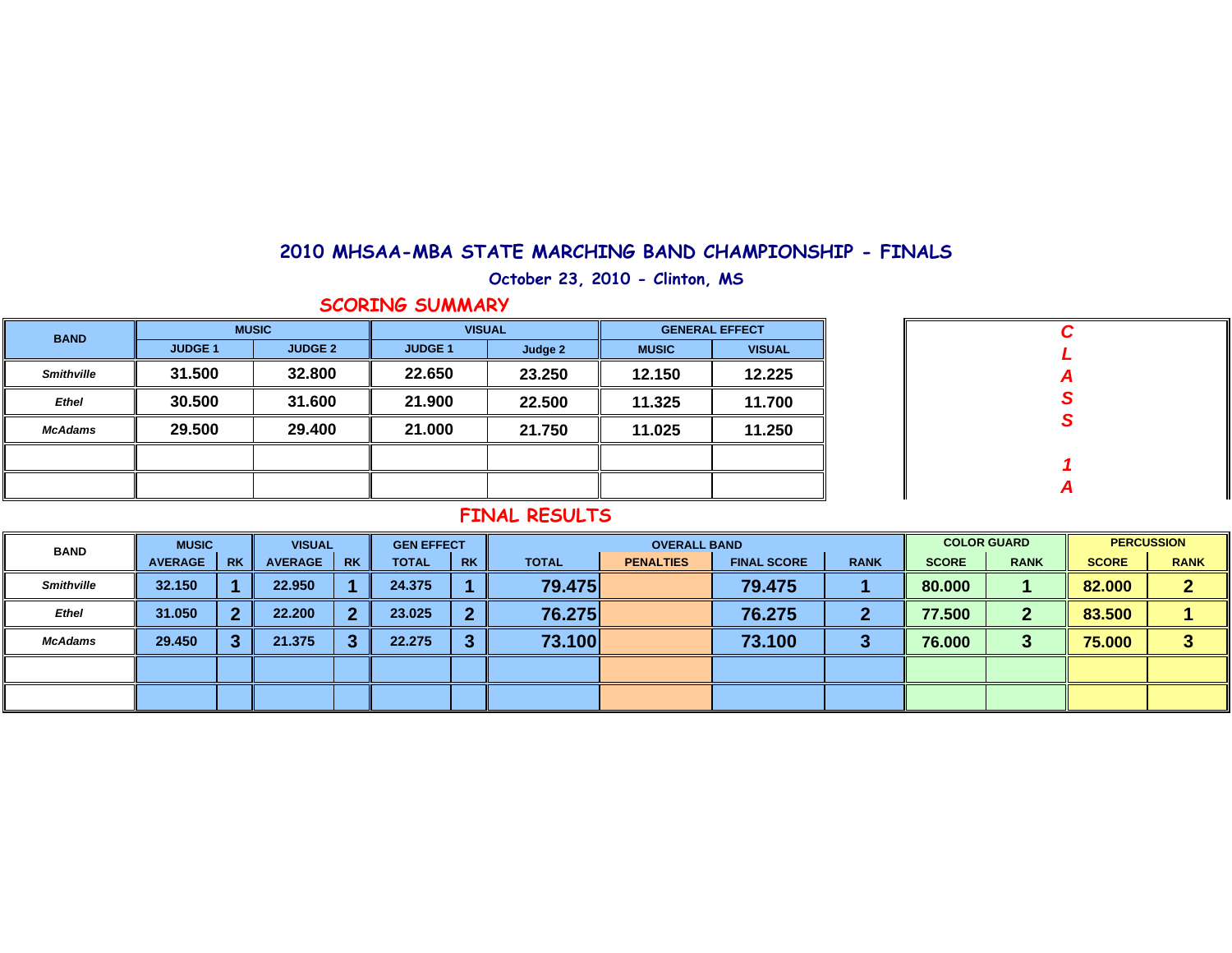# **2010 MHSAA-MBA STATE MARCHING BAND CHAMPIONSHIP - FINALS October 23, 2010 - Clinton, MS**

**CLASS 1A**

| <b>MUSIC</b><br><b>SCORE</b><br><b>3RD PLACE</b><br><b>McAdams</b><br>29.45<br>2ND PLACE<br>31.05<br><b>Ethel</b><br><b>1ST PLACE</b><br><b>Smithville</b><br>32.15<br><b>VISUAL</b><br><b>SCORE</b><br><b>3RD PLACE</b><br>McAdams<br>21.38<br>2ND PLACE<br><b>Ethel</b><br>22.20<br><b>1ST PLACE</b><br><b>Smithville</b><br>22.95<br>GENERAL EFFECT<br><b>SCORE</b><br><b>3RD PLACE</b><br>McAdams<br>22.28<br>2ND PLACE<br><b>Ethel</b><br>23.03 |
|------------------------------------------------------------------------------------------------------------------------------------------------------------------------------------------------------------------------------------------------------------------------------------------------------------------------------------------------------------------------------------------------------------------------------------------------------|
|                                                                                                                                                                                                                                                                                                                                                                                                                                                      |
|                                                                                                                                                                                                                                                                                                                                                                                                                                                      |
|                                                                                                                                                                                                                                                                                                                                                                                                                                                      |
|                                                                                                                                                                                                                                                                                                                                                                                                                                                      |
|                                                                                                                                                                                                                                                                                                                                                                                                                                                      |
|                                                                                                                                                                                                                                                                                                                                                                                                                                                      |
|                                                                                                                                                                                                                                                                                                                                                                                                                                                      |
|                                                                                                                                                                                                                                                                                                                                                                                                                                                      |
|                                                                                                                                                                                                                                                                                                                                                                                                                                                      |
|                                                                                                                                                                                                                                                                                                                                                                                                                                                      |
|                                                                                                                                                                                                                                                                                                                                                                                                                                                      |
|                                                                                                                                                                                                                                                                                                                                                                                                                                                      |
|                                                                                                                                                                                                                                                                                                                                                                                                                                                      |
| <b>1ST PLACE</b><br><b>Smithville</b><br>24.38                                                                                                                                                                                                                                                                                                                                                                                                       |
|                                                                                                                                                                                                                                                                                                                                                                                                                                                      |
| COLOR GUARD<br><b>SCORE</b>                                                                                                                                                                                                                                                                                                                                                                                                                          |
| <b>3RD PLACE</b><br><b>McAdams</b><br>76.00                                                                                                                                                                                                                                                                                                                                                                                                          |
| 2ND PLACE<br><b>Ethel</b><br>77.50                                                                                                                                                                                                                                                                                                                                                                                                                   |
| <b>1ST PLACE</b><br><b>Smithville</b><br>80.00                                                                                                                                                                                                                                                                                                                                                                                                       |
|                                                                                                                                                                                                                                                                                                                                                                                                                                                      |
| <b>PERCUSSION</b><br><b>SCORE</b>                                                                                                                                                                                                                                                                                                                                                                                                                    |
| <b>3RD PLACE</b><br><b>McAdams</b><br>75.00                                                                                                                                                                                                                                                                                                                                                                                                          |
| 2ND PLACE<br><b>Smithville</b><br>82.00                                                                                                                                                                                                                                                                                                                                                                                                              |
| <b>1ST PLACE</b><br><b>Ethel</b><br>83.50                                                                                                                                                                                                                                                                                                                                                                                                            |

|              |                   | <b>SCORE</b> | OVERALL   |                   | <b>SCORE</b> |
|--------------|-------------------|--------------|-----------|-------------------|--------------|
| <b>PLACE</b> | <b>McAdams</b>    | 29.45        | 5th PLACE | #N/A              | #N/A         |
| <b>PLACE</b> | <b>Ethel</b>      | 31.05        | 4th PLACE | #N/A              | #N/A         |
| <b>PLACE</b> | <b>Smithville</b> | 32.15        | 3rd PLACE | <b>McAdams</b>    | 73.10        |
|              |                   |              | 2nd PLACE | <b>Ethel</b>      | 76.28        |
|              |                   | <b>SCORE</b> | 1st PLACE | <b>Smithville</b> | 79.48        |
|              |                   |              |           |                   |              |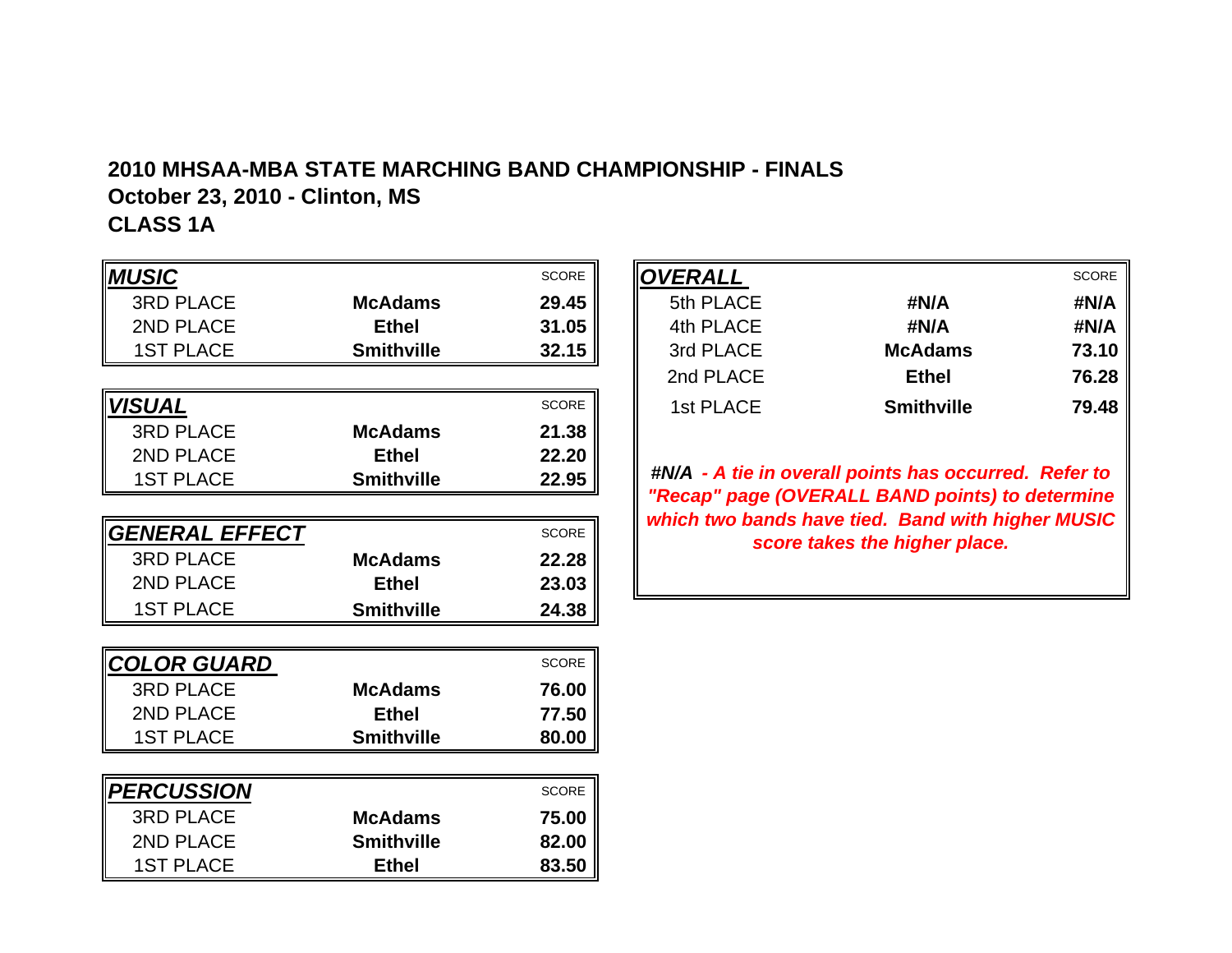October 23, 2010 - Hinds Community College CLASS 2A

| <b>BAND</b>       |         |       | Music Performance - 40% |       |                          |      |      | Marching - Visual - 30% |        |      |           | <b>GE Music - 15%</b> |        |      |           | GE Visual - 15% |        |      | COLORGUARD |            |           | <b>PERCUSSION</b> |        |
|-------------------|---------|-------|-------------------------|-------|--------------------------|------|------|-------------------------|--------|------|-----------|-----------------------|--------|------|-----------|-----------------|--------|------|------------|------------|-----------|-------------------|--------|
|                   |         | PQ.   | <b>CMP</b>              | Tot   | Score                    | CMP. | EXC  | AVG                     | Score  | MR.  | <b>SH</b> | Avg                   | Score  | VR.  | <b>SH</b> | Ava             | Score  | EX   | EF.        | <b>AVG</b> | ЕX        | EF.               | AVG    |
| <b>EUPORA</b>     | Judge 1 | 208.0 | 125.0                   | 333.0 | 33.300                   | 83.0 | 85.0 | 84.00                   | 25.200 | 92.0 | 90.0      | 91.00                 | 13.650 | 88.0 | 85.0      | 86.50           | 12.975 | 91.0 | 86.0       | 88,500     | 82.0 81.0 |                   | 81.500 |
|                   | Judge 2 |       |                         |       | 210.0 120.0 330.0 33.000 | 82.0 | 79.0 | 80.50                   | 24.150 |      |           |                       |        |      |           |                 |        |      |            |            |           |                   |        |
| <b>WESSON</b>     | Judge 1 |       | 203.0 121.0             | 324.0 | 32.400                   | 90.0 | 90.0 | 90.00                   | 27.000 | 87.0 | 88.0      | 87.50                 | 13.125 | 86.0 | 86.0      | 86.00           | 12.900 | 92.0 | 90.0       | 91.000     | 75.0 81.0 |                   | 78.000 |
|                   | Judge 2 | 197.0 | 110.0                   | 307.0 | 30.700                   | 80.0 | 83.5 | 81.75                   | 24.525 |      |           |                       |        |      |           |                 |        |      |            |            |           |                   |        |
| <b>UNION</b>      | Judge 1 |       | 205.0 123.0 328.0       |       | 32.800                   | 86.0 | 83.0 | 84.50                   | 25.350 | 90.0 | 89.0      | 89.50                 | 13.425 | 90.0 | 87.0      | 88.50           | 13.275 | 87.0 | 85.0       | 86.000     | 83.0      | 79.0              | 81.000 |
|                   | Judge 2 |       |                         |       | 214.0 123.0 337.0 33.700 | 82.5 | 80.5 | 81.50                   | 24.450 |      |           |                       |        |      |           |                 |        |      |            |            |           |                   |        |
| <b>ENTERPRISE</b> | Judge 1 | 197.0 |                         |       | 117.0 314.0 31.400       | 80.0 | 80.0 | 80.00                   | 24.000 | 80.0 | 79.0      | 79.50                 | 11.925 | 84.0 | 82.0      | 83.00           | 12.450 | 93.0 | 90.0       | 91.500     | 76.0      | 75.0              | 75.500 |
|                   | Judge 2 |       | 192.0 112.0             |       | 304.0 30.400             | 79.0 | 80.0 | 79.50                   | 23.850 |      |           |                       |        |      |           |                 |        |      |            |            |           |                   |        |
| <b>BALDWYN</b>    | Judge 1 |       | 200.0 119.0             |       | 319.0 31.900             | 82.0 | 82.0 | 82.00                   | 24,600 | 81.0 | 82.0      | 81.50                 | 12.225 | 82.0 | 80.0      | 81.00           | 12.150 | 84.0 | 83.0       | 83.500     | 75.0      | 73.0              | 74.000 |
|                   | Judge 2 |       | 190.0 109.0             | 299.0 | 29.900                   | 80.0 | 77.0 | 78.50                   | 23.550 |      |           |                       |        |      |           |                 |        |      |            |            |           |                   |        |
| LAKE              | Judge 1 |       | 198.0 118.0             | 316.0 | 31.600                   | 79.0 | 77.0 | 78.00                   | 23,400 | 77.0 | 77.0      | 77.00                 | 11.550 | 85.0 | 84.0      | 84.50           | 12.675 | 85.0 | 84.0       | 84.500     | 72.0      | 73.0              | 72.500 |
|                   | Judge 2 |       |                         |       | 200.0 111.0 311.0 31.100 | 81.0 | 78.5 | 79.75                   | 23.925 |      |           |                       |        |      |           |                 |        |      |            |            |           |                   |        |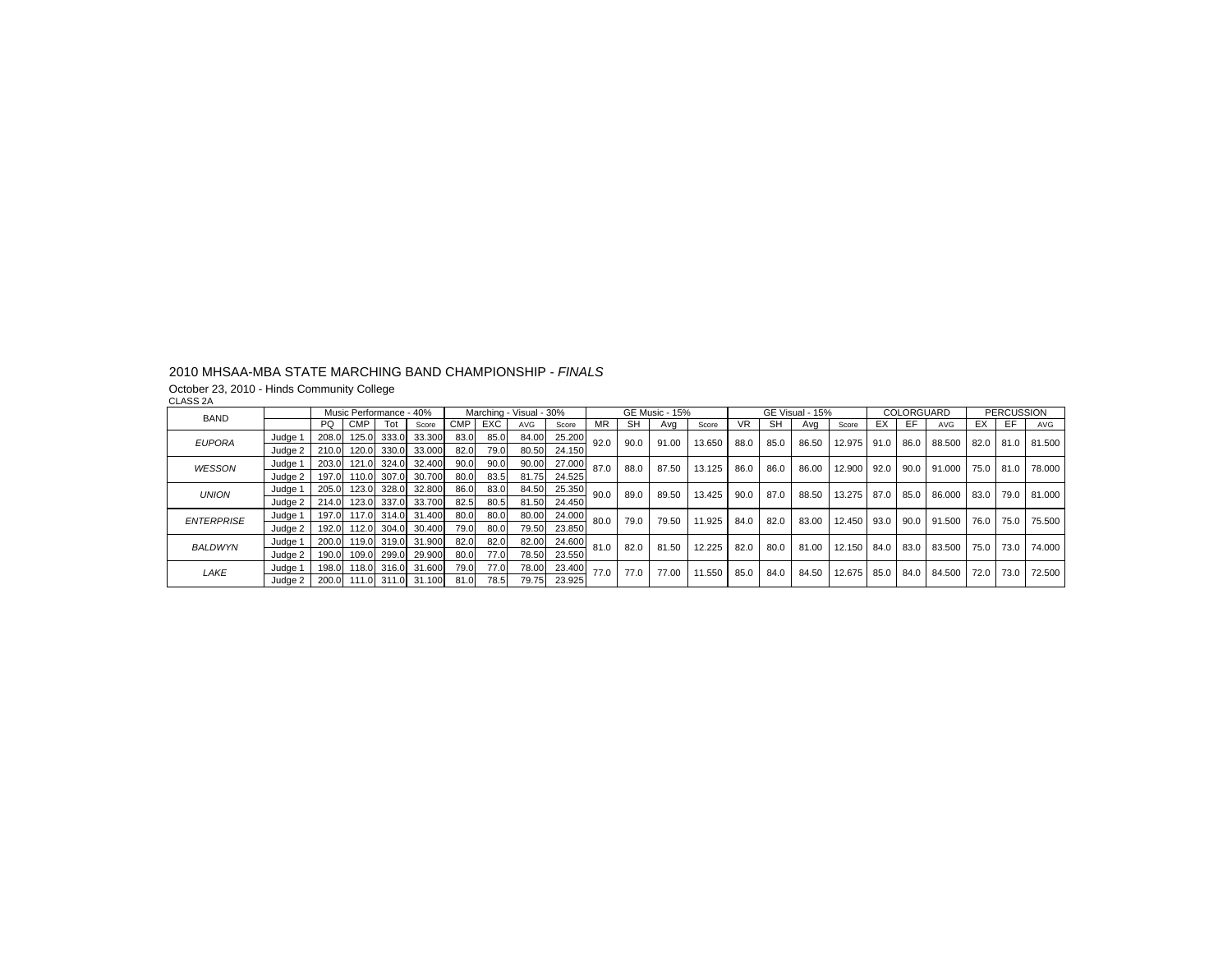October 23, 2010 - Hinds Community College

SCORING SUMMARY

| <b>BAND</b>       |                | <b>MUSIC</b>       | <b>VISUAL</b>  |         |              | <b>GENERAL EFFECT</b> |
|-------------------|----------------|--------------------|----------------|---------|--------------|-----------------------|
|                   | <b>JUDGE 1</b> | JUDGE <sub>2</sub> | <b>JUDGE 1</b> | Judge 2 | <b>MUSIC</b> | <b>VISUAL</b>         |
| <b>EUPORA</b>     | 33.300         | 33,000             | 25.200         | 24.150  | 13.650       | 12.975                |
| WESSON            | 32,400         | 30.700             | 27,000         | 24.525  | 13.125       | 12.900                |
| <b>UNION</b>      | 32,800         | 33.700             | 25.350         | 24.450  | 13.425       | 13.275                |
| <b>ENTERPRISE</b> | 31.400         | 30.400             | 24.000         | 23.850  | 11.925       | 12.450                |
| <b>BALDWYN</b>    | 31.900         | 29,900             | 24.600         | 23.550  | 12.225       | 12.150                |
| LAKE              | 31.600         | 31.100             | 23.400         | 23.925  | 11.550       | 12.675                |



| <b>BAND</b>       | <b>MUSIC</b> |    | <b>VISUAL</b> |           | <b>GEN EFFECT</b> |           |              | <b>OVERALL BAND</b> |                    |             |              | <b>COLOR GUARD</b> | <b>PERCUSSION</b> |             |  |
|-------------------|--------------|----|---------------|-----------|-------------------|-----------|--------------|---------------------|--------------------|-------------|--------------|--------------------|-------------------|-------------|--|
|                   | AVERAGE      | RK | AVERAGE       | <b>RK</b> | <b>TOTAL</b>      | <b>RK</b> | <b>TOTAL</b> | <b>PENALTIES</b>    | <b>FINAL SCORE</b> | <b>RANK</b> | <b>SCORE</b> | <b>RANK</b>        | <b>SCORE</b>      | <b>RANK</b> |  |
| <b>EUPORA</b>     | 33.150       | 2  | 24.675        | 3         | 26.625            | 2         | 84.450       |                     | 84.450             | ົ           | 88,500       | r<br>w             | 81.500            |             |  |
| WESSON            | 31.550       | 3  | 25.763        |           | 26.025            | 3         | 83.338       |                     | 83.338             | 3           | 91.000       | ⌒                  | 78.000            | 3           |  |
| <b>UNION</b>      | 33.250       |    | 24.900        | 2         | 26.700            |           | 84.850       |                     | 84.850             |             | 86.000       | 4                  | 81.000            | ົ           |  |
| <b>ENTERPRISE</b> | 30.900       | 5  | 23.925        | 5         | 24.375            | 4         | 79.200       |                     | 79.200             | 6           | 91.500       |                    | 75.500            |             |  |
| <b>BALDWYN</b>    | 30.900       | 5  | 24.075        | 4         | 24.375            | 4         | 79.350       |                     | 79.350             | 4           | 83.500       | 6                  | 74.000            | ა           |  |
| LAKE              | 31.350       | 4  | 23.663        | 6         | 24.225            | 6         | 79.238       |                     | 79.238             | ა           | 84.500       | 5                  | 72.500            | 6           |  |

FINAL RESULTS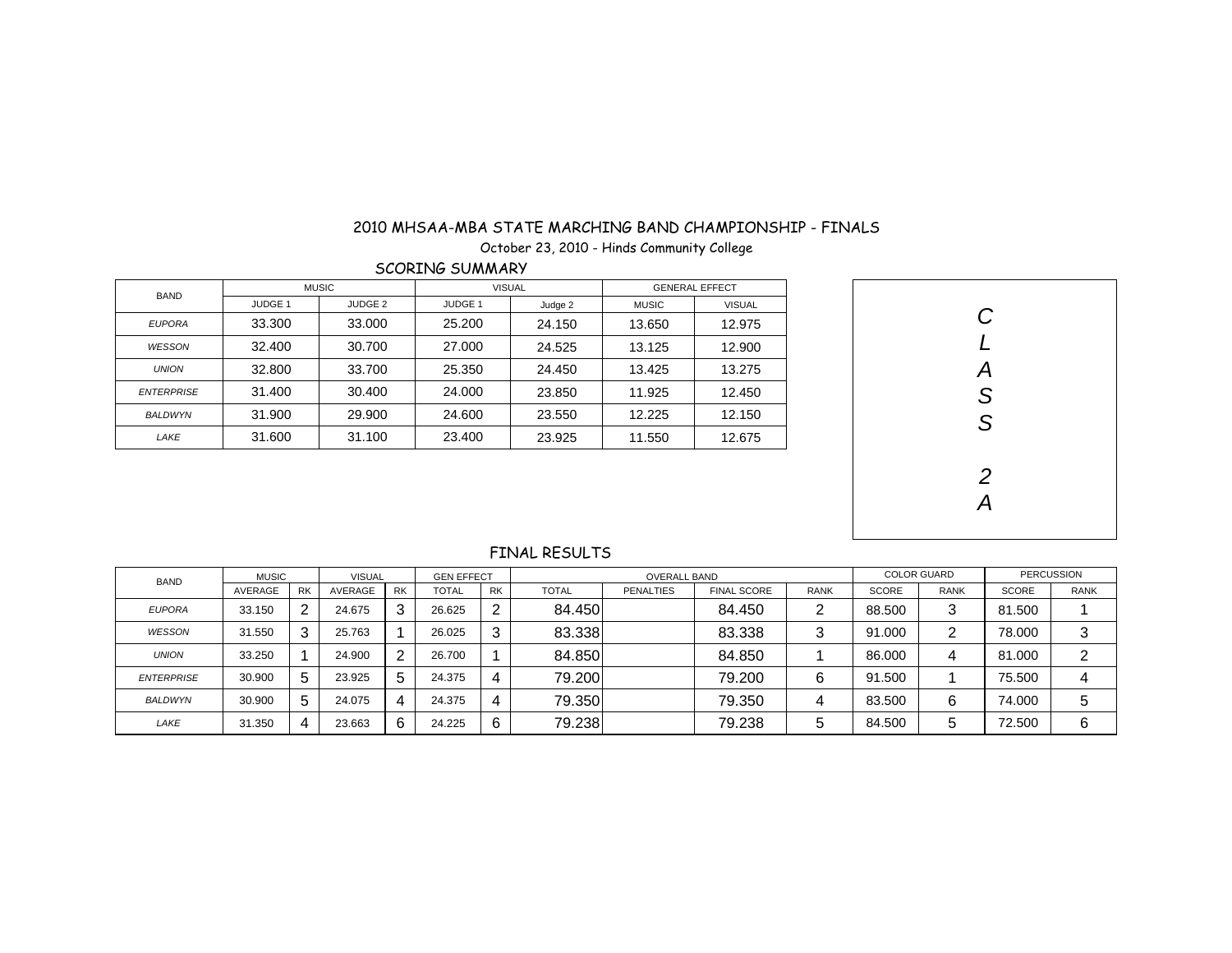# 2010 MHSAA-MBA STATE MARCHING BAND CHAMPIONSHIP - FINALSOctober 23, 2010 - Hinds Community College CLASS 2A

| <b>MUSIC</b>          |                   | <b>SCORE</b> | <i><b>OVERALL</b></i> |                                                                                                          | <b>SCORE</b> |
|-----------------------|-------------------|--------------|-----------------------|----------------------------------------------------------------------------------------------------------|--------------|
| <b>3RD PLACE</b>      | <b>WESSON</b>     | 31.55        |                       |                                                                                                          |              |
| 2ND PLACE             | <b>EUPORA</b>     | 33.15        |                       |                                                                                                          |              |
| <b>1ST PLACE</b>      | <b>UNION</b>      | 33.25        |                       |                                                                                                          |              |
|                       |                   |              |                       |                                                                                                          |              |
| <b>VISUAL</b>         |                   | <b>SCORE</b> | 6th PLACE             | <b>ENTERPRISE</b>                                                                                        | 79.20        |
| <b>3RD PLACE</b>      | <b>EUPORA</b>     | 24.68        | 5th PLACE             | <b>LAKE</b>                                                                                              | 79.24        |
| 2ND PLACE             | <b>UNION</b>      | 24.90        | 4th PLACE             | <b>BALDWYN</b>                                                                                           | 79.35        |
| <b>1ST PLACE</b>      | <b>WESSON</b>     | 25.76        | 3rd PLACE             | <b>WESSON</b>                                                                                            | 83.34        |
|                       |                   |              | 2nd PLACE             | <b>EUPORA</b>                                                                                            | 84.45        |
| <b>GENERAL EFFECT</b> |                   | <b>SCORE</b> | 1st PLACE             | <b>UNION</b>                                                                                             | 84.85        |
| <b>3RD PLACE</b>      | <b>WESSON</b>     | 26.03        |                       |                                                                                                          |              |
| 2ND PLACE             | <b>EUPORA</b>     | 26.63        |                       |                                                                                                          |              |
| <b>1ST PLACE</b>      | <b>UNION</b>      | 26.63        |                       | #N/A - A tie in overall points has occurred. Refer to<br>"Recap" page (OVERALL BAND points) to determine |              |
|                       |                   |              |                       | which two bands have tied. Band with higher MUSIC                                                        |              |
| <b>COLOR GUARD</b>    |                   | <b>SCORE</b> |                       | score takes the higher place.                                                                            |              |
| <b>3RD PLACE</b>      | <b>EUPORA</b>     | 88.50        |                       |                                                                                                          |              |
| 2ND PLACE             | <b>WESSON</b>     | 91.00        |                       |                                                                                                          |              |
| <b>1ST PLACE</b>      | <b>ENTERPRISE</b> | 91.50        |                       |                                                                                                          |              |
|                       |                   |              |                       |                                                                                                          |              |
| <b>PERCUSSION</b>     |                   | <b>SCORE</b> |                       |                                                                                                          |              |
| <b>3RD PLACE</b>      | <b>WESSON</b>     | 78.00        |                       |                                                                                                          |              |
| 2ND PLACE             | <b>UNION</b>      | 81.00        |                       |                                                                                                          |              |
| <b>1ST PLACE</b>      | <b>EUPORA</b>     | 81.50        |                       |                                                                                                          |              |

|                 | <b>SCORE</b> | <b>OVERALL</b> |                                                       | <b>SCORE</b> |
|-----------------|--------------|----------------|-------------------------------------------------------|--------------|
| <b>WESSON</b>   | 31.55        |                |                                                       |              |
| <b>EUPORA</b>   | 33.15        |                |                                                       |              |
| <b>UNION</b>    | 33.25        |                |                                                       |              |
|                 |              |                |                                                       |              |
|                 | SCORE        | 6th PLACE      | <b>ENTERPRISE</b>                                     | 79.20        |
| <b>EUPORA</b>   | 24.68        | 5th PLACE      | <b>LAKE</b>                                           | 79.24        |
| <b>UNION</b>    | 24.90        | 4th PLACE      | <b>BALDWYN</b>                                        | 79.35        |
| <b>WESSON</b>   | 25.76        | 3rd PLACE      | <b>WESSON</b>                                         | 83.34        |
|                 |              | 2nd PLACE      | <b>EUPORA</b>                                         | 84.45        |
|                 | SCORE        | 1st PLACE      | <b>UNION</b>                                          | 84.85        |
| <b>WESSON</b>   | 26.03        |                |                                                       |              |
| <b>EUPORA</b>   | 26.63        |                |                                                       |              |
| <b>LINILONI</b> | າຂ ຂາ        |                | #N/A - A tie in overall points has occurred. Refer to |              |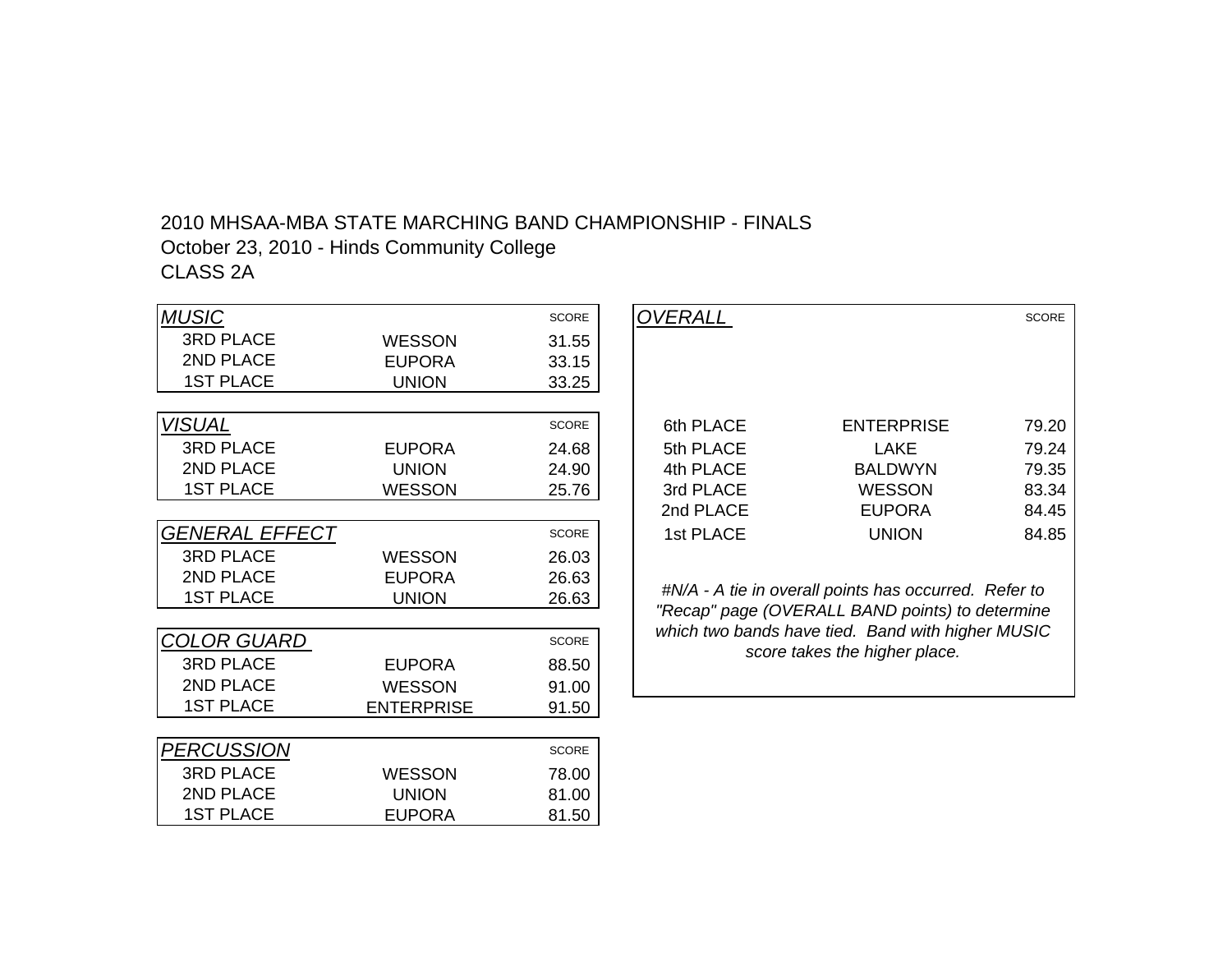October 23, 2010 - Hinds Community College CLASS 3A

| הט טהושט          |         |       |             | Music Performance - 40% |        |            |      | Marching - Visual - 30% |        |           |      | <b>GE Music - 15%</b> |        |      |           | GE Visual - 15% |        |      | COLORGUARD |        |           | <b>PERCUSSION</b> |            |
|-------------------|---------|-------|-------------|-------------------------|--------|------------|------|-------------------------|--------|-----------|------|-----------------------|--------|------|-----------|-----------------|--------|------|------------|--------|-----------|-------------------|------------|
| <b>BAND</b>       |         | PQ    | <b>CMP</b>  | Tot                     | Score  | <b>CMP</b> | EXC  | <b>AVG</b>              | Score  | <b>MR</b> | SH   | Ava                   | Score  | VR.  | <b>SH</b> | Ava             | Score  | EX   | EF.        | AVG    | EX        | EF.               | <b>AVG</b> |
| <b>BOONEVILLE</b> | Judge 1 | 219.0 | 131.0       | 350.0                   | 35.000 | 93.0       | 90.0 | 91.50                   | 27.450 | 93.0      | 93.0 | 93.00                 | 13.950 | 93.0 | 90.0      | 91.50           | 13.725 | 91.0 | 89.0       | 90.000 | 86.0      | 92.0              | 89.000     |
|                   | Judge 2 |       |             | 217.0 134.0 351.0       | 35.100 | 95.0       | 92.5 | 93.75                   | 28.125 |           |      |                       |        |      |           |                 |        |      |            |        |           |                   |            |
| <b>MORTON</b>     | Judge 1 |       | 213.0 129.0 | 342.0                   | 34.200 | 90.0       | 87.0 | 88.50                   | 26.550 | 80.0      | 84.0 | 82.00                 | 12.300 | 90.9 | 88.9      | 89.90           | 13.485 | 89.0 | 88.0       | 88.500 | 75.0      | 76.0              | 75.500     |
|                   | Judge 2 | 206.0 | 118.0       | 324.0                   | 32.400 | 83.0       | 80.5 | 81.75                   | 24.525 |           |      |                       |        |      |           |                 |        |      |            |        |           |                   |            |
| <b>RIPLEY</b>     | Judge 1 | 223.0 |             | 133.0 356.0             | 35.600 | 87.0       | 85.0 | 86.00                   | 25.800 | 95.0      | 94.0 | 94.50                 | 14.175 | 92.0 | 90.5      | 91.25           | 13.688 | 93.0 | 91.0       | 92.000 | 84.0      | 92.0              | 88,000     |
|                   | Judae 2 | 221.0 | 136.0       | 357.0                   | 35.700 | 83.5       | 84.5 | 84.00                   | 25.200 |           |      |                       |        |      |           |                 |        |      |            |        |           |                   |            |
| <b>NETTLETON</b>  | Judge 1 | 210.0 | 125.0       | 335.0                   | 33.500 | 84.0       | 85.0 | 84.50                   | 25.350 | 83.0      | 82.0 | 82.50                 | 12.375 | 89.3 | 87.8      | 88.55           | 13.283 | 90.0 | 88.0       | 89.000 |           | 76.0 78.0         | 77.000     |
|                   | Judge 2 |       |             | 202.0 119.0 321.0       | 32.100 | 82.5       | 79.5 | 81.00                   | 24.300 |           |      |                       |        |      |           |                 |        |      |            |        |           |                   |            |
| <b>SUMRALL</b>    | Judge 1 |       |             | 212.0 127.0 339.0       | 33.900 | 82.0       | 82.0 | 82.00                   | 24.600 | 80.0      | 77.0 | 78.50                 | 11.775 | 81.5 | 83.5      | 82.50           | 12.375 | 88.0 | 86.0       | 87,000 | 78.0 80.0 |                   | 79.000     |
|                   | Judge 2 | 210.0 | 120.0       | 330.0                   | 33.000 | 81.0       | 77.0 | 79.00                   | 23.700 |           |      |                       |        |      |           |                 |        |      |            |        |           |                   |            |
| CHOCTAW CENTRAL   | Judge 1 | 202.0 | 120.0       | 322.0                   | 32.200 | 86.0       | 84.0 | 85.00                   | 25.500 | 84.0      | 80.0 | 82.00                 | 12.300 | 88.5 | 88.9      | 88.70           | 13.305 | 95.0 | 93.0       | 94.000 | 82.0      | 88.0              | 85.000     |
|                   | Judae 2 |       |             | 190.0 115.0 305.0       | 30.500 | 90.0       | 93.0 | 91.50                   | 27.450 |           |      |                       |        |      |           |                 |        |      |            |        |           |                   |            |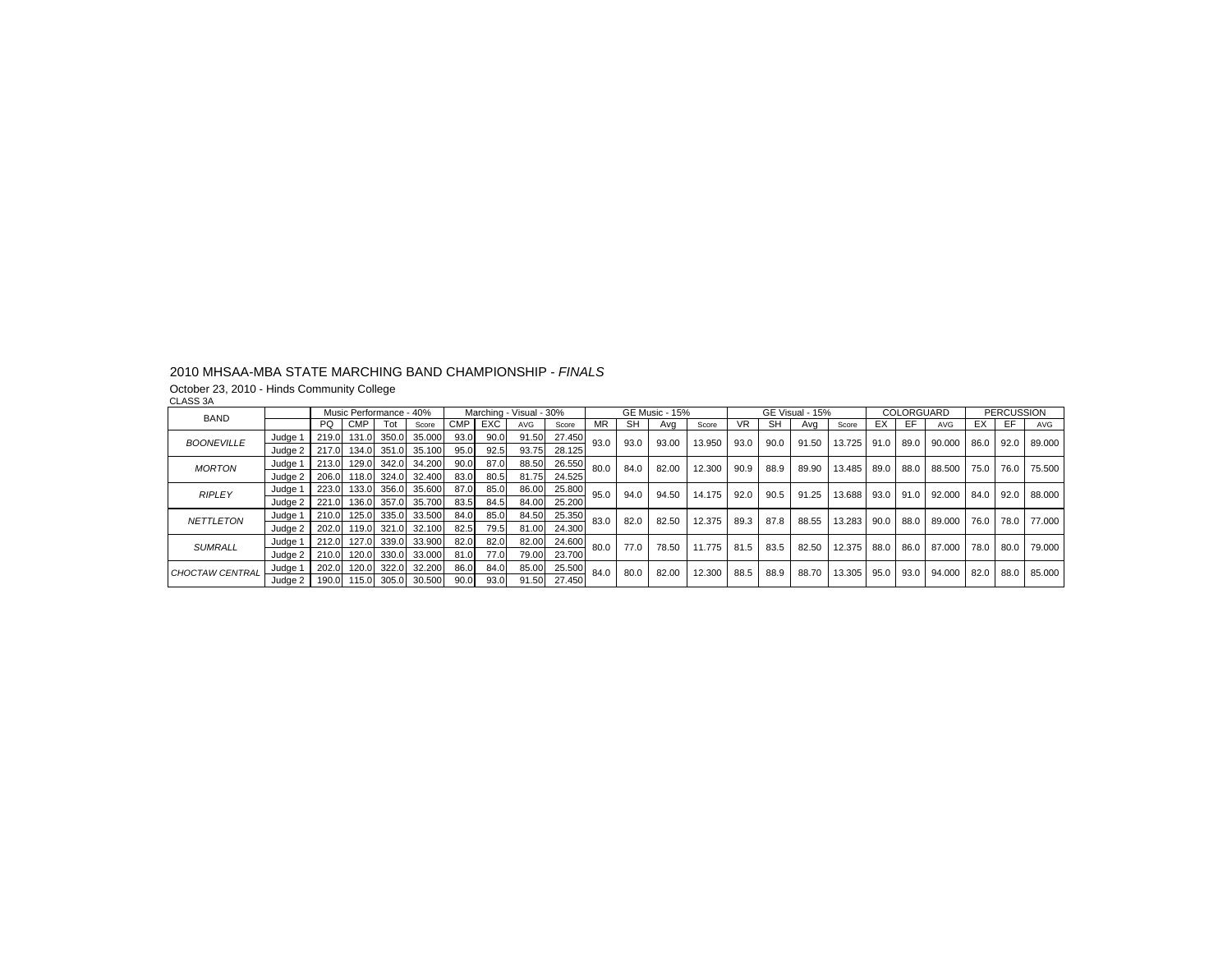October 23, 2010 - Hinds Community College

SCORING SUMMARY

| <b>BAND</b>            |                | <b>MUSIC</b>       | <b>VISUAL</b>  |         | <b>GENERAL EFFECT</b> |               |  |  |  |
|------------------------|----------------|--------------------|----------------|---------|-----------------------|---------------|--|--|--|
|                        | <b>JUDGE 1</b> | JUDGE <sub>2</sub> | <b>JUDGE 1</b> | Judge 2 | <b>MUSIC</b>          | <b>VISUAL</b> |  |  |  |
| <b>BOONEVILLE</b>      | 35,000         | 35.100             | 27.450         | 28.125  | 13.950                | 13.725        |  |  |  |
| <b>MORTON</b>          | 34.200         | 32.400             | 26.550         | 24.525  | 12.300                | 13.485        |  |  |  |
| <b>RIPLEY</b>          | 35.600         | 35.700             | 25.800         | 25.200  | 14.175                | 13.688        |  |  |  |
| <b>NETTLETON</b>       | 33.500         | 32.100             | 25,350         | 24.300  | 12.375                | 13.283        |  |  |  |
| <b>SUMRALL</b>         | 33.900         | 33,000             | 24.600         | 23.700  | 11.775                | 12.375        |  |  |  |
| <b>CHOCTAW CENTRAL</b> | 32.200         | 30.500             | 25.500         | 27.450  | 12.300                | 13.305        |  |  |  |



| <b>BAND</b>            | <b>MUSIC</b> |           | <b>VISUAL</b> |           |              | <b>GEN EFFECT</b><br><b>OVERALL BAND</b> |              |                  |                    |             |              | <b>COLOR GUARD</b> | <b>PERCUSSION</b> |             |
|------------------------|--------------|-----------|---------------|-----------|--------------|------------------------------------------|--------------|------------------|--------------------|-------------|--------------|--------------------|-------------------|-------------|
|                        | AVERAGE      | <b>RK</b> | AVERAGE       | <b>RK</b> | <b>TOTAL</b> | <b>RK</b>                                | <b>TOTAL</b> | <b>PENALTIES</b> | <b>FINAL SCORE</b> | <b>RANK</b> | <b>SCORE</b> | <b>RANK</b>        | <b>SCORE</b>      | <b>RANK</b> |
| <b>BOONEVILLE</b>      | 35.050       | 2         | 27.788        |           | 27.675       | 2                                        | 90.513       |                  | 90.513             |             | 90.000       | 3                  | 89.000            |             |
| <b>MORTON</b>          | 33.300       | 4         | 25.538        | 3         | 25.785       | 3                                        | 84.623       |                  | 84.623             | 3           | 88,500       | 5                  | 75.500            | 6           |
| <b>RIPLEY</b>          | 35.650       |           | 25.500        | 4         | 27.863       |                                          | 89.013       |                  | 89.013             | ົ<br>∼      | 92.000       | ာ                  | 88,000            | ⌒           |
| <b>NETTLETON</b>       | 32.800       | 5         | 24.825        | 5         | 25.658       | 4                                        | 83.283       |                  | 83.283             | 5           | 89,000       | 4                  | 77.000            | 5           |
| <b>SUMRALL</b>         | 33.450       | 3         | 24.150        | 6         | 24.150       | 6                                        | 81.750       |                  | 81.750             | 6           | 87.000       | 6                  | 79.000            | 4           |
| <b>CHOCTAW CENTRAL</b> | 31.350       | 6         | 26.475        |           | 25.605       | 5                                        | 83.430       |                  | 83.430             | 4           | 94.000       |                    | 85,000            | ◠           |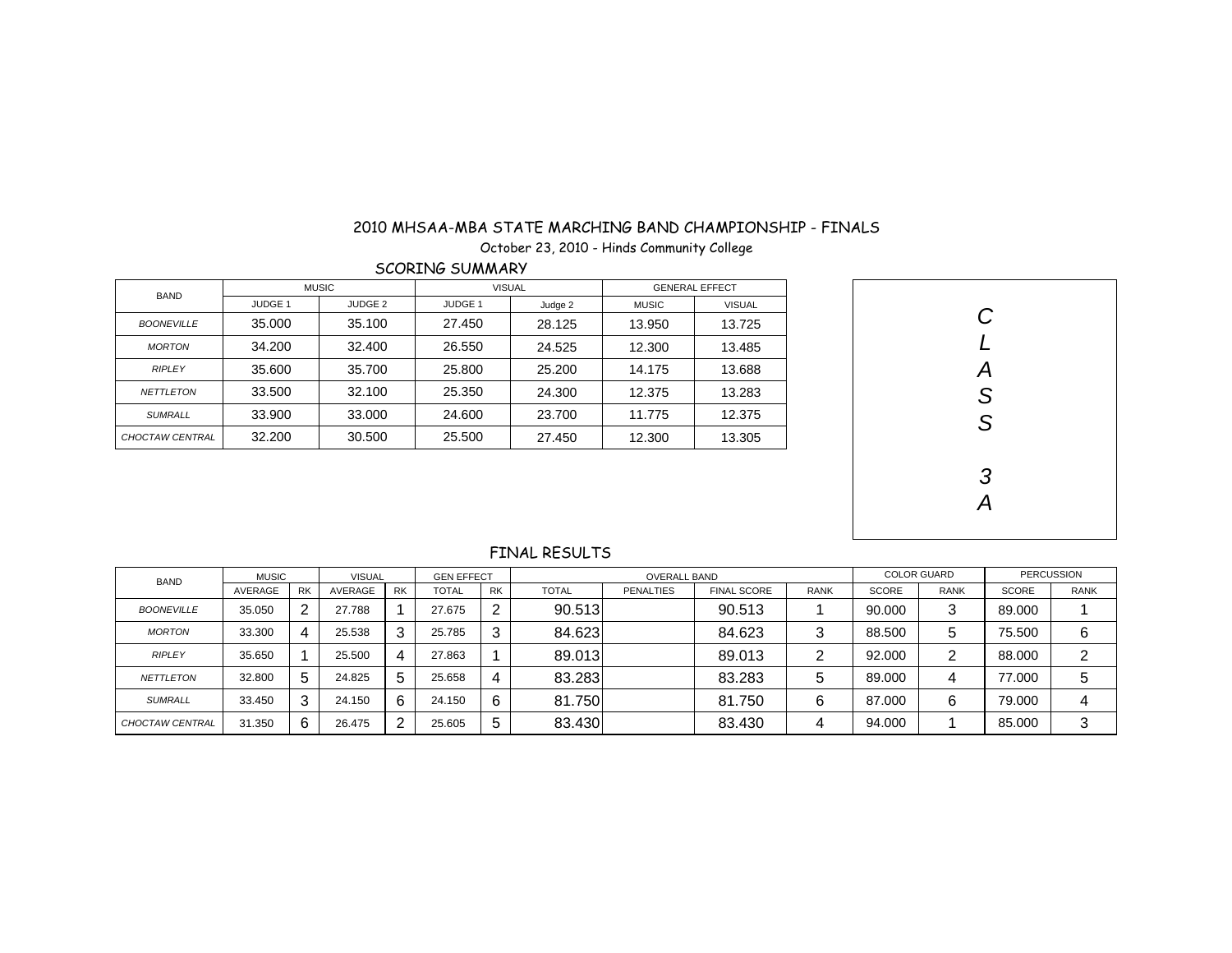## 2010 MHSAA-MBA STATE MARCHING BAND CHAMPIONSHIP - FINALS October 23, 2010 - Hinds Community College CLASS 3A

| <b>MUSIC</b>                 |                        | <b>SCORE</b> |
|------------------------------|------------------------|--------------|
| <b>3RD PLACE</b>             | SUMRALL                | 33.45        |
| 2ND PLACE                    | <b>BOONEVILLE</b>      | 35.05        |
| <b>1ST PLACE</b>             | <b>RIPLEY</b>          | 35.65        |
|                              |                        |              |
| VI <u>SUAL</u>               |                        | <b>SCORE</b> |
| <b>3RD PLACE</b>             | <b>MORTON</b>          | 25.54        |
| 2ND PLACE                    | <b>CHOCTAW CENTRAL</b> | 26.48        |
| <b>1ST PLACE</b>             | <b>BOONEVILLE</b>      | 27.79        |
|                              |                        |              |
| <i><b>GENERAL EFFECT</b></i> |                        | <b>SCORE</b> |
| <b>3RD PLACE</b>             | <b>MORTON</b>          | 25.79        |
| <b>2ND PLACE</b>             | <b>BOONEVILLE</b>      | 27.68        |
| <b>1ST PLACE</b>             | <b>RIPLEY</b>          | 27.86        |
|                              |                        |              |
| <i>COLOR GUARD</i>           |                        | <b>SCORE</b> |
| <b>3RD PLACE</b>             | <b>BOONEVILLE</b>      | 90.00        |
| <b>2ND PLACE</b>             | <b>RIPLEY</b>          | 92.00        |
| <b>1ST PLACE</b>             | <b>CHOCTAW CENTRAL</b> | 94.00        |
|                              |                        |              |
| <b>PERCUSSION</b>            |                        | <b>SCORE</b> |
| <b>3RD PLACE</b>             | <b>CHOCTAW CENTRAL</b> | 85.00        |
| <b>2ND PLACE</b>             | <b>RIPLEY</b>          | 88.00        |
| <b>1ST PLACE</b>             | <b>BOONEVILLE</b>      | 89.00        |

|                   |                        | <b>SCORE</b> | <b>OVERALL</b> |                                                          | <b>SCORE</b> |
|-------------------|------------------------|--------------|----------------|----------------------------------------------------------|--------------|
| <b>PLACE</b>      | <b>SUMRALL</b>         | 33.45        |                |                                                          |              |
| <b>PLACE</b>      | <b>BOONEVILLE</b>      | 35.05        |                |                                                          |              |
| PLACE             | <b>RIPLEY</b>          | 35.65        |                |                                                          |              |
|                   |                        |              |                |                                                          |              |
|                   |                        | <b>SCORE</b> | 6th PLACE      | <b>SUMRALL</b>                                           | 81.75        |
| <b>PLACE</b>      | <b>MORTON</b>          | 25.54        | 5th PLACE      | <b>NETTLETON</b>                                         | 83.28        |
| <b>PLACE</b>      | <b>CHOCTAW CENTRAL</b> | 26.48        | 4th PLACE      | CHOCTAW CENTRAL                                          | 83.43        |
| <b>PLACE</b>      | <b>BOONEVILLE</b>      | 27.79        | 3rd PLACE      | <b>MORTON</b>                                            | 84.62        |
|                   |                        |              | 2nd PLACE      | <b>RIPLEY</b>                                            | 89.01        |
| <i>RAL EFFECT</i> |                        | <b>SCORE</b> | 1st PLACE      | <b>BOONEVILLE</b>                                        | 90.51        |
| <b>PLACE</b>      | <b>MORTON</b>          | 25.79        |                |                                                          |              |
| <b>PLACE</b>      | <b>BOONEVILLE</b>      | 27.68        |                |                                                          |              |
|                   |                        |              |                | $H N/A$ - A tie in overall points has occurred. Refer to |              |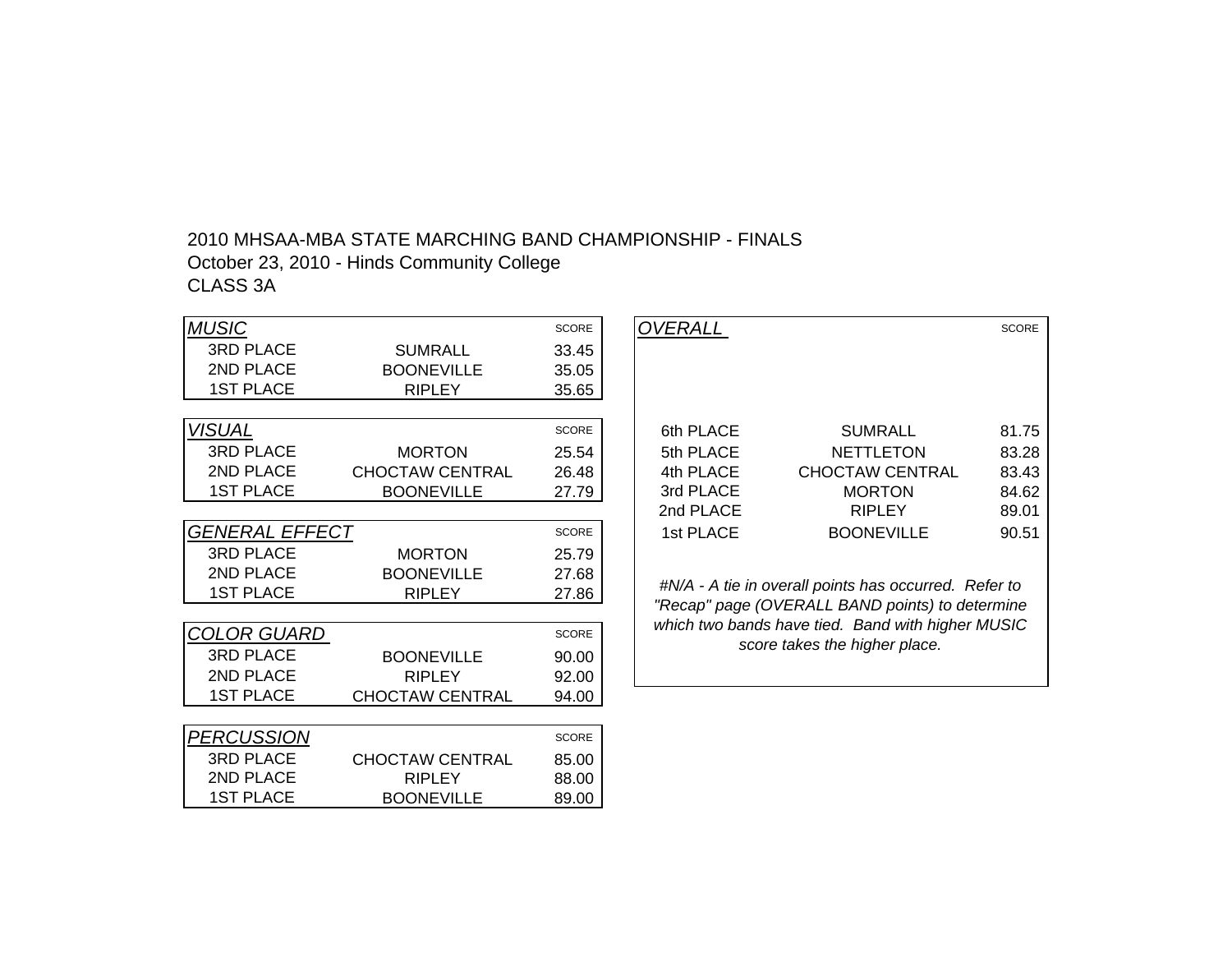**October 23, 2010- Pearl, MS**

**CLASS 4 A**

| <b>BAND</b>        |                                | <b>Music Performance - 40%</b> |                  |                                                      | Marching - Visual - 30% |              |                |                        |           | <b>GE Music - 15%</b> |              | GE Visual - 15% |           |      |              | <b>COLORGUARD</b> |  |         | <b>PERCUSSION</b> |  |         |            |
|--------------------|--------------------------------|--------------------------------|------------------|------------------------------------------------------|-------------------------|--------------|----------------|------------------------|-----------|-----------------------|--------------|-----------------|-----------|------|--------------|-------------------|--|---------|-------------------|--|---------|------------|
|                    |                                |                                |                  | PQ CMP Tot Score                                     |                         | CMP EXC      |                | AVG Score              | <b>MR</b> |                       | SH Avg Score |                 | <b>VR</b> |      | SH Avg Score |                   |  | $EX$ EF | <b>AVG</b>        |  | $EX$ EF | <b>AVG</b> |
| <b>Lewisburg</b>   | Judge 1                        | 240.0 144.0 384.0              |                  | <b>38.400</b><br>232.0 140.0 372.0 37.200            | 92.0<br>95.0            | 89.0<br>95.0 | 90.50<br>95.00 | 27.150<br>28.500       | 94.0      | 92.0                  | 93.00        | 13.950          | 95.0      | 94.0 | 94.50        | 14.175 96.0       |  | 94.0    | 95.000 98.0       |  | 94.0    | 96.000     |
|                    | Judge 2                        |                                |                  |                                                      |                         |              |                |                        |           |                       |              |                 |           |      |              |                   |  |         |                   |  |         |            |
| <b>Columbia</b>    | Judge 1<br>Judge $2 \parallel$ |                                |                  | 235.0 140.0 375.0 37.500<br>223.0 137.0 360.0 36.000 | 87.0<br>89.0            | 85.0<br>94.0 | 86.00          | 25.800<br>91.50 27.450 | 93.0      | 90.0                  | 91.50        | 13.725          | 91.0      | 91.0 | 91.00        | 13.650 91.0       |  | 89.0    | $90.000$ 89.0     |  | 87.0    | 88.000     |
|                    | Judge 1 $\parallel$            | 229.0 141.0 370.0              |                  | <b>37.000</b>                                        | 89.0                    | 95.0         | 92.00          | 27.600                 |           |                       |              |                 |           |      |              |                   |  |         |                   |  |         |            |
| <b>Center Hill</b> | Judge 2                        | 222.0 132.0 354.0              |                  | <b>35.400</b>                                        | 87.0                    | 93.0         | 90.00          | 27.000                 | 91.0      | 88.0                  | 89.50        | 13.425          | 86.0      | 89.0 | 87.50        | 13.125 97.0       |  | 96.0    | 96.500 88.0       |  | 86.0    | 87.000     |
| <b>South Jones</b> | Judge 1                        |                                |                  | 222.0 133.0 355.0 35.500                             | 83.0                    | 87.0         | 85.00          | 25.500                 | 90.0      | 87.0                  | 88.50        | 13.275          | 88.0      | 85.0 | 86.50        | 12.975 85.0       |  | 82.0    | 83.500 94.0       |  | 91.0    | 92.500     |
|                    | Judge 2                        | 227.0 139.0 366.0              |                  | <b>36.600</b>                                        | 80.0                    | 86.0         | 83.00          | 24.900                 |           |                       |              |                 |           |      |              |                   |  |         |                   |  |         |            |
| <b>Pontotoc</b>    | Judge $1 \parallel$            | 213.0 135.0 348.0              |                  | <b>34.800</b>                                        | 85.0                    | 84.0         | 84.50          | 25.350                 | 85.0      | 82.0                  | 83.50        | 12.525          | 84.0      | 83.0 | 83.50        | 12.525 80.0 78.0  |  |         | 79.000 82.0       |  | 77.0    | 79.500     |
|                    | Judge 2                        | 228.0 135.0 363.0              |                  | <b>36.300</b>                                        | 83.0                    | 70.0         | 76.50          | 22.950                 |           |                       |              |                 |           |      |              |                   |  |         |                   |  |         |            |
| <b>Kosciusko</b>   | Judge 1                        | 224.0 136.0 360.0              |                  | <b>36.000</b>                                        | 88.0                    | 88.0         |                | 88.00 26.400           | 89.0      | 89.0                  | 89.00        | 13.350          | 90.0      | 93.0 | 91.50        | 13.725 79.0 81.0  |  |         | 80.000 87.0       |  | 83.0    | 85.000     |
|                    | Judge 2                        | 226.0 130.0 356.0              |                  | 35.600                                               | 81.0                    | 80.0         | 80.50          | 24.150                 |           |                       |              |                 |           |      |              |                   |  |         |                   |  |         |            |
|                    | Judge 1                        |                                | 0.0              | 0.000                                                |                         |              | 0.00           | 0.000                  |           |                       | 0.00         | 0.000           |           |      | 0.00         | 0.000             |  |         | 0.000             |  |         | 0.000      |
|                    | Judge 2                        |                                | 0.0 <sub>1</sub> | 0.000                                                |                         |              | 0.00           | 0.000                  |           |                       |              |                 |           |      |              |                   |  |         |                   |  |         |            |
|                    | Judge 1                        |                                | 0.0 <sub>1</sub> | 0.000                                                |                         |              | 0.00           | 0.000                  |           |                       | 0.00         | 0.000           |           |      | 0.00         | 0.000             |  |         | 0.000             |  |         | 0.000      |
|                    | Judge 2                        |                                | 0.0 <sup>1</sup> | 0.000                                                |                         |              | 0.00           | 0.000                  |           |                       |              |                 |           |      |              |                   |  |         |                   |  |         |            |
|                    | Judge 1                        |                                | 0.0              | 0.000                                                |                         |              | 0.00           | 0.000                  |           |                       | 0.00         | 0.000           |           |      | 0.00         | 0.000             |  |         | 0.000             |  |         | 0.000      |
|                    | Judge 2                        |                                | 0.0              | 0.000                                                |                         |              | 0.00           | 0.000                  |           |                       |              |                 |           |      |              |                   |  |         |                   |  |         |            |
|                    | Judge 1                        |                                | 0.0              | 0.000                                                |                         |              | 0.00.          | 0.000                  |           |                       | 0.00         | 0.000           |           |      | 0.00         | 0.000             |  |         | 0.000             |  |         | 0.000      |
|                    | Judge 2                        |                                | 0.0              | 0.000                                                |                         |              | 0.00           | 0.000                  |           |                       |              |                 |           |      |              |                   |  |         |                   |  |         |            |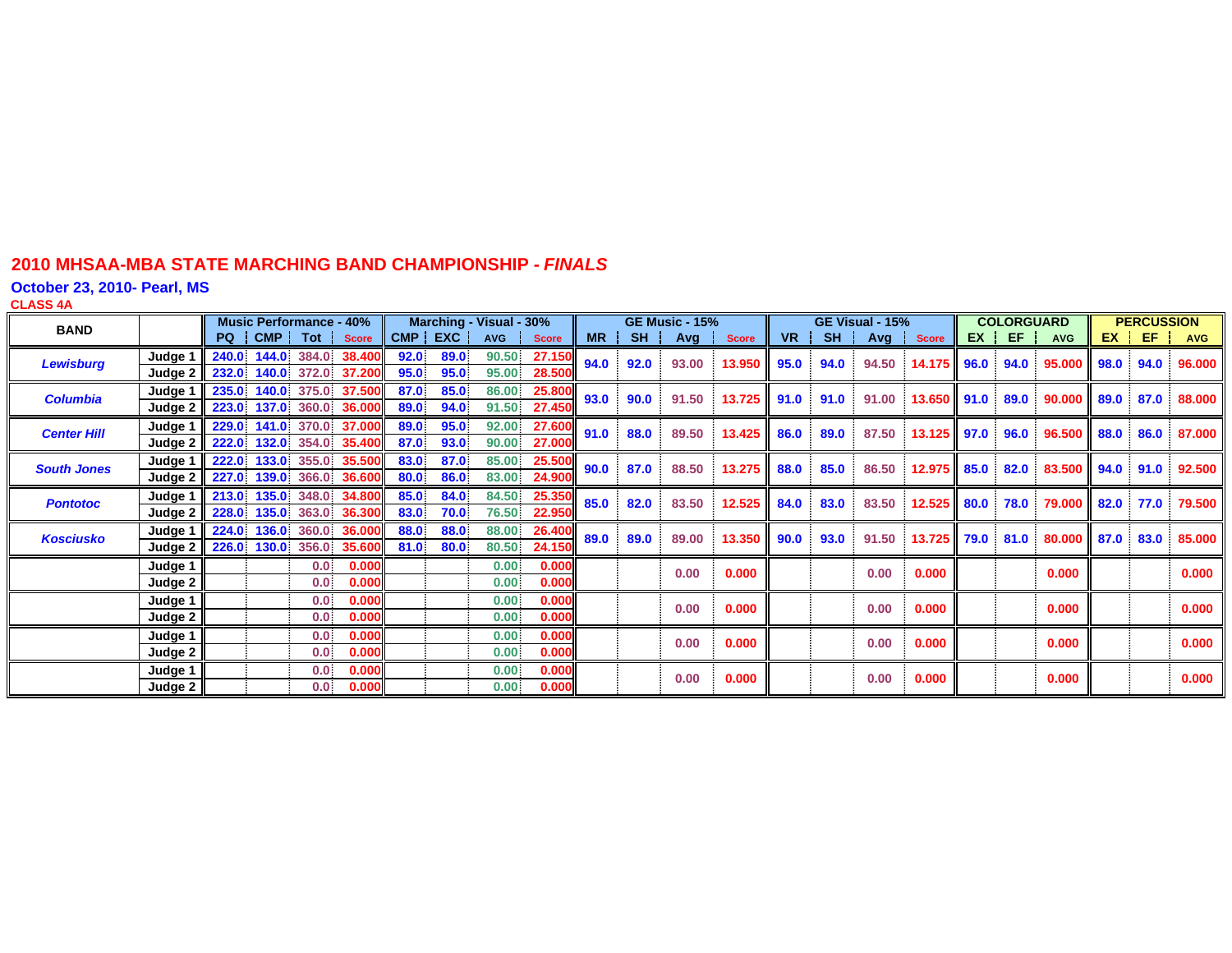**October 23, 2010- Pearl, MS**

## **SCORING SUMMARY**

| <b>BAND</b>        |                | <b>MUSIC</b>   | <b>VISUAL</b>  |         | <b>GENERAL EFFECT</b> |               |  |  |  |
|--------------------|----------------|----------------|----------------|---------|-----------------------|---------------|--|--|--|
|                    | <b>JUDGE 1</b> | <b>JUDGE 2</b> | <b>JUDGE 1</b> | Judge 2 | <b>MUSIC</b>          | <b>VISUAL</b> |  |  |  |
| Lewisburg          | 38.400         | 37.200         | 27.150         | 28.500  | 13.950                | 14.175        |  |  |  |
| Columbia           | 37.500         | 36.000         | 25.800         | 27.450  | 13.725                | 13.650        |  |  |  |
| <b>Center Hill</b> | 37.000         | 35.400         | 27.600         | 27.000  | 13.425                | 13.125        |  |  |  |
| <b>South Jones</b> | 35.500         | 36.600         | 25.500         | 24.900  | 13.275                | 12.975        |  |  |  |
| <b>Pontotoc</b>    | 34.800         | 36.300         | 25.350         | 22.950  | 12.525                | 12.525        |  |  |  |
| Kosciusko          | 36.000         | 35.600         | 26.400         | 24.150  | 13.350                | 13.725        |  |  |  |
|                    |                |                |                |         |                       |               |  |  |  |
|                    |                |                |                |         |                       |               |  |  |  |
|                    |                |                |                |         |                       |               |  |  |  |
|                    |                |                |                |         |                       |               |  |  |  |

| $\boldsymbol{C}$<br>$\overline{L}$<br>A<br>S<br>S |  |
|---------------------------------------------------|--|
| $\frac{4}{A}$                                     |  |

| <b>BAND</b>        | <b>MUSIC</b>   |             | <b>VISUAL</b>  |           | <b>GEN EFFECT</b> |                |              | <b>OVERALL BAND</b> |                    |              |              | <b>COLOR GUARD</b> | <b>PERCUSSION</b> |                 |  |
|--------------------|----------------|-------------|----------------|-----------|-------------------|----------------|--------------|---------------------|--------------------|--------------|--------------|--------------------|-------------------|-----------------|--|
|                    | <b>AVERAGE</b> | <b>RK</b>   | <b>AVERAGE</b> | <b>RK</b> | <b>TOTAL</b>      | <b>RK</b>      | <b>TOTAL</b> | <b>PENALTIES</b>    | <b>FINAL SCORE</b> | <b>RANK</b>  | <b>SCORE</b> | <b>RANK</b>        | <b>SCORE</b>      | <b>RANK</b>     |  |
| Lewisburg          | 37.800         |             | 27.825         |           | 28.125            |                | 93.750       |                     | 93.750             |              | 95.000       | $\mathbf{2}$       | 96.000            |                 |  |
| Columbia           | 36.750         | $2^{\circ}$ | 26.625         | 3         | 27.375            | $\overline{2}$ | 90.750       |                     | 90.750             | $\mathbf{2}$ | 90.000       | 3                  | 88.000            | 3               |  |
| <b>Center Hill</b> | 36.200         | 3           | 27.300         | 2         | 26.550            | 4              | 90.050       |                     | 90.050             | 3            | 96.500       |                    | 87.000            | 4               |  |
| <b>South Jones</b> | 36.050         | 4           | 25.200         | 5         | 26.250            | $5\phantom{1}$ | 87.500       |                     | 87.500             | 5            | 83.500       | 4                  | 92.500            | $\mathbf{2}$    |  |
| <b>Pontotoc</b>    | 35.550         | 6           | 24.150         | 6         | 25.050            | 6              | 84.750       |                     | 84.750             | 6            | 79.000       | $6\phantom{1}$     | 79.500            | $6\phantom{1}6$ |  |
| Kosciusko          | 35.800         | 5           | 25.275         |           | 27.075            | $\mathbf{3}$   | 88.150       |                     | 88.150             | 4            | 80.000       | 5                  | 85.000            | 5               |  |
|                    |                |             |                |           |                   |                |              |                     |                    |              |              |                    |                   |                 |  |
|                    |                |             |                |           |                   |                |              |                     |                    |              |              |                    |                   |                 |  |
|                    |                |             |                |           |                   |                |              |                     |                    |              |              |                    |                   |                 |  |
|                    |                |             |                |           |                   |                |              |                     |                    |              |              |                    |                   |                 |  |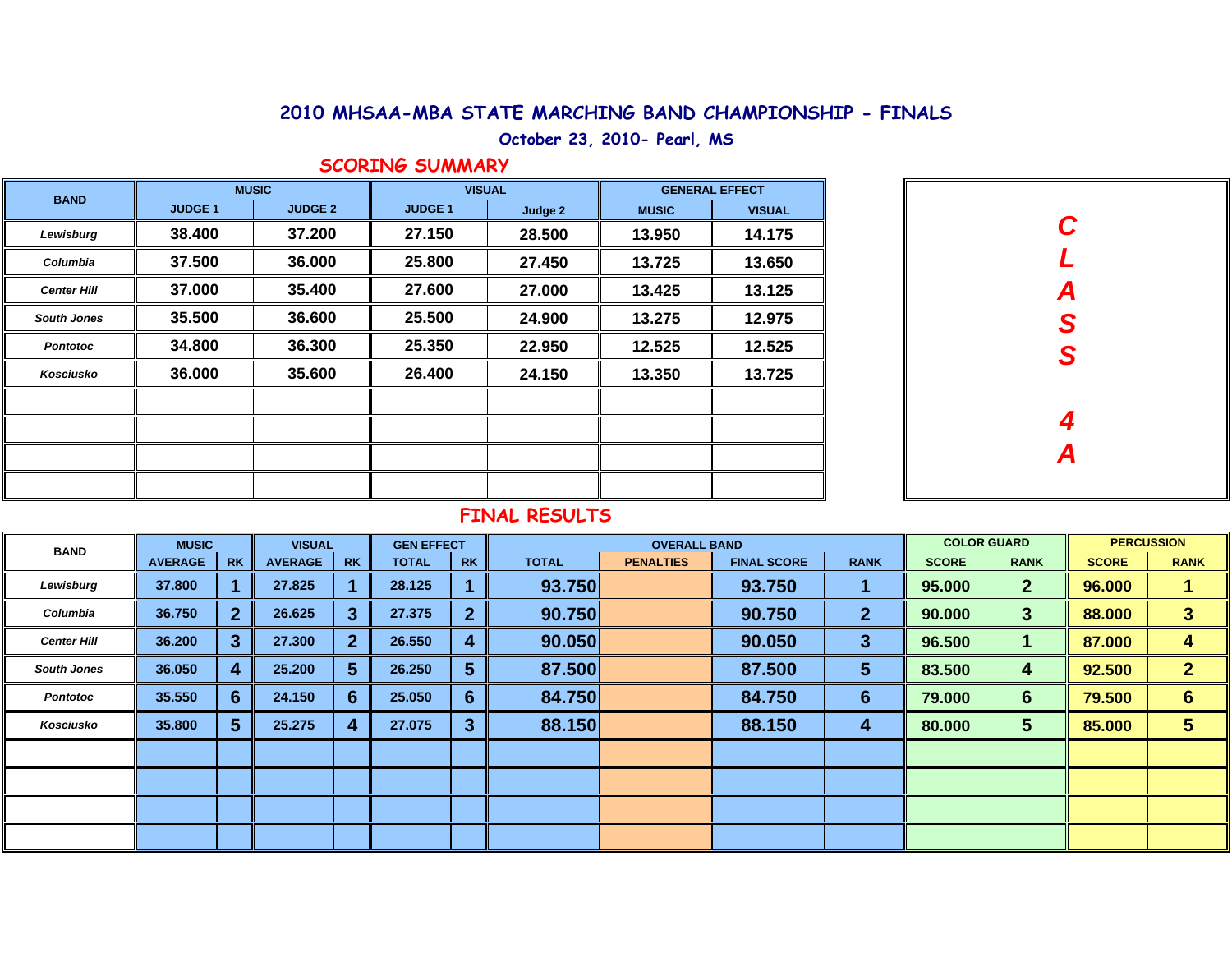# **2010 MHSAA-MBA STATE MARCHING BAND CHAMPIONSHIP - FINALS October 23, 2010- Pearl, MS**

## **CLASS 4A**

| <b>MUSIC</b>          |                    | <b>SCORE</b> |
|-----------------------|--------------------|--------------|
| <b>3RD PLACE</b>      | <b>Center Hill</b> | 36.20        |
| 2ND PLACE             | Columbia           | 36.75        |
| <b>1ST PLACE</b>      | Lewisburg          | 37.80        |
|                       |                    |              |
| <b>VISUAL</b>         |                    | <b>SCORE</b> |
| <b>3RD PLACE</b>      | Columbia           | 26.63        |
| 2ND PLACE             | <b>Center Hill</b> | 27.30        |
| <b>1ST PLACE</b>      | Lewisburg          | 27.83        |
|                       |                    |              |
| <b>GENERAL EFFECT</b> |                    | <b>SCORE</b> |
| <b>3RD PLACE</b>      | <b>Kosciusko</b>   | 27.08        |
| 2ND PLACE             | Columbia           | 27.38        |
| <b>1ST PLACE</b>      | Lewisburg          | 28.13        |
|                       |                    |              |
| <b>COLOR GUARD</b>    |                    | <b>SCORE</b> |
| <b>3RD PLACE</b>      | Columbia           | 90.00        |
| 2ND PLACE             | Lewisburg          | 95.00        |
| <b>1ST PLACE</b>      | <b>Center Hill</b> | 96.50        |
|                       |                    |              |
| <b>PERCUSSION</b>     |                    | <b>SCORE</b> |
| <b>3RD PLACE</b>      | Columbia           | 88.00        |
| 2ND PLACE             | <b>South Jones</b> | 92.50        |
| <b>1ST PLACE</b>      | Lewisburg          | 96.00        |

|              |                                                                          | <b>SCORE</b> | OVERALL   |                    | <b>SCORE</b> |
|--------------|--------------------------------------------------------------------------|--------------|-----------|--------------------|--------------|
| <b>PLACE</b> | <b>Center Hill</b>                                                       | 36.20        |           |                    |              |
| <b>PLACE</b> | <b>Columbia</b>                                                          | 36.75        |           |                    |              |
| PLACE        | Lewisburg                                                                | 37.80        |           |                    |              |
|              |                                                                          |              |           |                    |              |
|              |                                                                          | <b>SCORE</b> | 6th PLACE | <b>Pontotoc</b>    | 84.75        |
| <b>PLACE</b> | <b>Columbia</b>                                                          | 26.63        | 5th PLACE | <b>South Jones</b> | 87.50        |
| <b>PLACE</b> | <b>Center Hill</b>                                                       | 27.30        | 4th PLACE | <b>Kosciusko</b>   | 88.15        |
| PLACE        | Lewisburg                                                                | 27.83        | 3rd PLACE | <b>Center Hill</b> | 90.05        |
|              |                                                                          |              | 2nd PLACE | Columbia           | 90.75        |
| RAL EFFECT   |                                                                          | <b>SCORE</b> | 1st PLACE | Lewisburg          | 93.75        |
| DI AOF       | $\mathbf{z}$ = $\mathbf{z}$ = $\mathbf{z}$ = $\mathbf{z}$ = $\mathbf{z}$ | <b>07.00</b> |           |                    |              |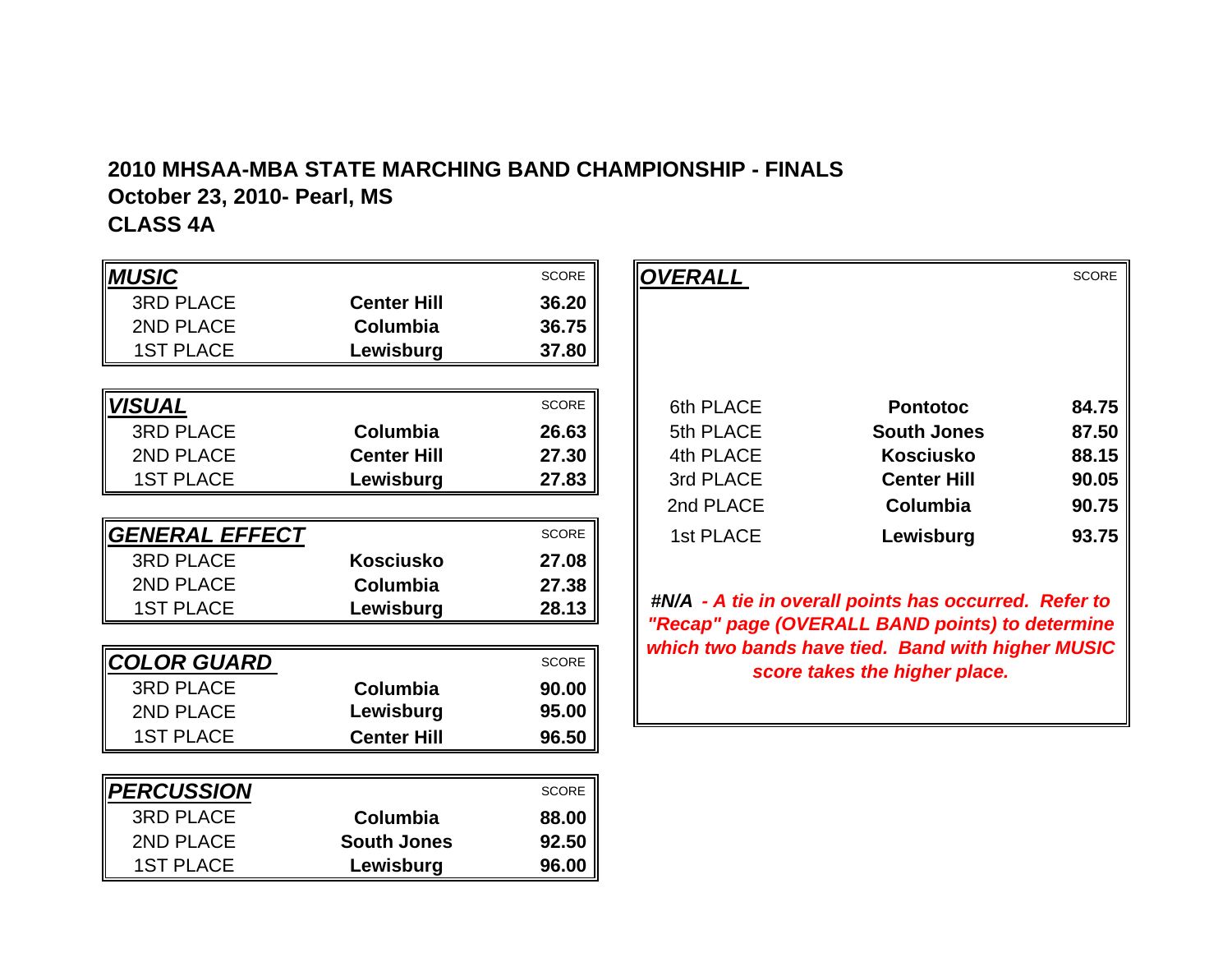**October 23, 2010- Pearl, MS**

**CLASS 5 A**

| <b>BAND</b>          |                      |       | <b>Music Performance - 40%</b> |       |                                           | Marching - Visual - 30% |              |                |                         |           | <b>GE Music - 15%</b> |           | GE Visual - 15% |           |      |                  | <b>COLORGUARD</b> |      |                  | <b>PERCUSSION</b> |      |         |            |
|----------------------|----------------------|-------|--------------------------------|-------|-------------------------------------------|-------------------------|--------------|----------------|-------------------------|-----------|-----------------------|-----------|-----------------|-----------|------|------------------|-------------------|------|------------------|-------------------|------|---------|------------|
|                      |                      |       |                                |       | PQ CMP Tot Score                          |                         | CMP EXC      |                | AVG Score               | <b>MR</b> | <b>SH</b>             | Avg Score |                 | <b>VR</b> |      | SH   Avg   Score |                   |      | $EX$ $E$ $E$ $i$ | <b>AVG</b>        |      | $EX$ EF | <b>AVG</b> |
| <b>Pearl</b>         | Judge 1<br>Judge 2   |       | 236.0 143.0 379.0              |       | <b>37.900</b><br>237.0 141.0 378.0 37.800 | 91.0<br>93.0            | 92.0<br>92.0 | 91.50<br>92.50 | 27.450<br>27.750        | 90.0      | 87.0                  | 88.50     | 13.275          | 87.0      | 85.0 | 86.00            | 12.900            | 93.0 | 87.0             | 90.000            | 94.0 | 90.0    | 92.000     |
|                      |                      |       |                                |       |                                           |                         |              |                |                         |           |                       |           |                 |           |      |                  |                   |      |                  |                   |      |         |            |
| <b>Stone</b>         | Judge 1<br>Judge 2 I |       | 225.0 138.0 363.0              |       | <b>36.300</b><br>221.0 131.0 352.0 35.200 | 86.0<br>90.0            | 88.0<br>83.0 | 87.00<br>86.50 | <b>26.100</b><br>25.950 | 86.0      | 84.0                  | 85.00     | 12.750          | 85.0      | 80.0 | 82.50            | 12.375            | 82.0 | 80.0             | 81.000            | 85.0 | 78.0    | 81.500     |
| <b>Ridgeland</b>     | Judge 1              |       | 239.0 142.0                    | 381.0 | <b>38.100</b>                             | 92.0                    | 95.0         | 93.50          | <b>28.050</b>           | 91.0      | 89.0                  | 90.00     | 13.500          | 86.0      | 84.0 | 85.00            | $12.750$ 95.0     |      | 94.0             | 94.500            | 98.0 | 95.0    | 96.500     |
|                      | Judge 2              |       | 229.0 137.0 366.0              |       | 36.600                                    | 94.0                    | 93.0         | 93.50          | 28.050                  |           |                       |           |                 |           |      |                  |                   |      |                  |                   |      |         |            |
| <b>Hernando</b>      | Judge 1              |       | 220.0 137.0 357.0              |       | <b>35.700</b>                             | 83.0                    | 81.0         | 82.00          | <b>24.600</b>           | 84.0      | 82.0                  | 83.00     | 12.450 85.0     |           | 84.0 | 84.50            | 12.675 91.0       |      | 84.0             | 87.500            | 90.0 | 89.0    | 89.500     |
|                      | Judge 2              |       | 234.0 134.0                    | 368.0 | <b>36.800</b>                             | 85.0                    | 86.0         | 85.50          | 25.650                  |           |                       |           |                 |           |      |                  |                   |      |                  |                   |      |         |            |
| <b>West Harrison</b> | Judge 1              | 223.0 | 130.0                          | 353.0 | 35.300                                    | 82.0                    | 89.0         | 85.50          | <b>25.650</b>           | 85.0      | 83.0                  | 84.00     | 12.600          | 83.0      | 83.0 | 83.00            | 12.450            | 82.0 | 79.0             | 80.500            | 81.0 | 79.0    | 80.000     |
|                      | Judge 2              | 227.0 | 132.0                          | 359.0 | <b>35.900</b>                             | 88.0                    | 84.0         | 86.00          | 25.800                  |           |                       |           |                 |           |      |                  |                   |      |                  |                   |      |         |            |
| <b>Long Beach</b>    | Judge 1              | 222.0 | 133.0                          | 355.0 | <b>35.500</b>                             | 84.0                    | 85.0         | 84.50          | 25.350                  | 83.0      | 81.0                  | 82.00     | 12.300          | 82.0      | 81.0 | 81.50            | 12.225 83.0 81.0  |      |                  | 82.000 95.0       |      | 86.0    | 90.500     |
|                      | Judge 2 I            |       | 220.0 128.0 348.0              |       | 34.800                                    | 75.0                    | 92.0         | 83.50          | 25.050                  |           |                       |           |                 |           |      |                  |                   |      |                  |                   |      |         |            |
|                      | Judge 1              |       |                                | 0.0   | 0.000                                     |                         |              | 0.00           | 0.000                   |           |                       | 0.00      | 0.000           |           |      | 0.00             | 0.000             |      |                  | 0.000             |      |         | 0.000      |
|                      | Judge 2              |       |                                | 0.0   | 0.000                                     |                         |              | 0.00           | 0.000                   |           |                       |           |                 |           |      |                  |                   |      |                  |                   |      |         |            |
|                      | Judge 1              |       |                                | 0.0   | 0.000                                     |                         |              | 0.00           | 0.000                   |           |                       | 0.00      | 0.000           |           |      | 0.00             | 0.000             |      |                  | 0.000             |      |         | 0.000      |
|                      | Judge 2              |       |                                | 0.0   | 0.000                                     |                         |              | 0.00           | 0.000                   |           |                       |           |                 |           |      |                  |                   |      |                  |                   |      |         |            |
|                      | Judge 1              |       |                                | 0.0   | 0.000                                     |                         |              | 0.00           | 0.000                   |           |                       | 0.00      | 0.000           |           |      | 0.00             | 0.000             |      |                  | 0.000             |      |         | 0.000      |
|                      | Judge 2              |       |                                | 0.0   | 0.000                                     |                         |              | 0.00           | 0.000                   |           |                       |           |                 |           |      |                  |                   |      |                  |                   |      |         |            |
|                      | Judge 1              |       |                                | 0.0   | 0.000                                     |                         |              | 0.00           | 0.000                   |           |                       | 0.00      | 0.000           |           |      | 0.00             | 0.000             |      |                  | 0.000             |      |         | 0.000      |
|                      | Judge 2              |       |                                | 0.0   | 0.000                                     |                         |              | 0.00           | 0.000                   |           |                       |           |                 |           |      |                  |                   |      |                  |                   |      |         |            |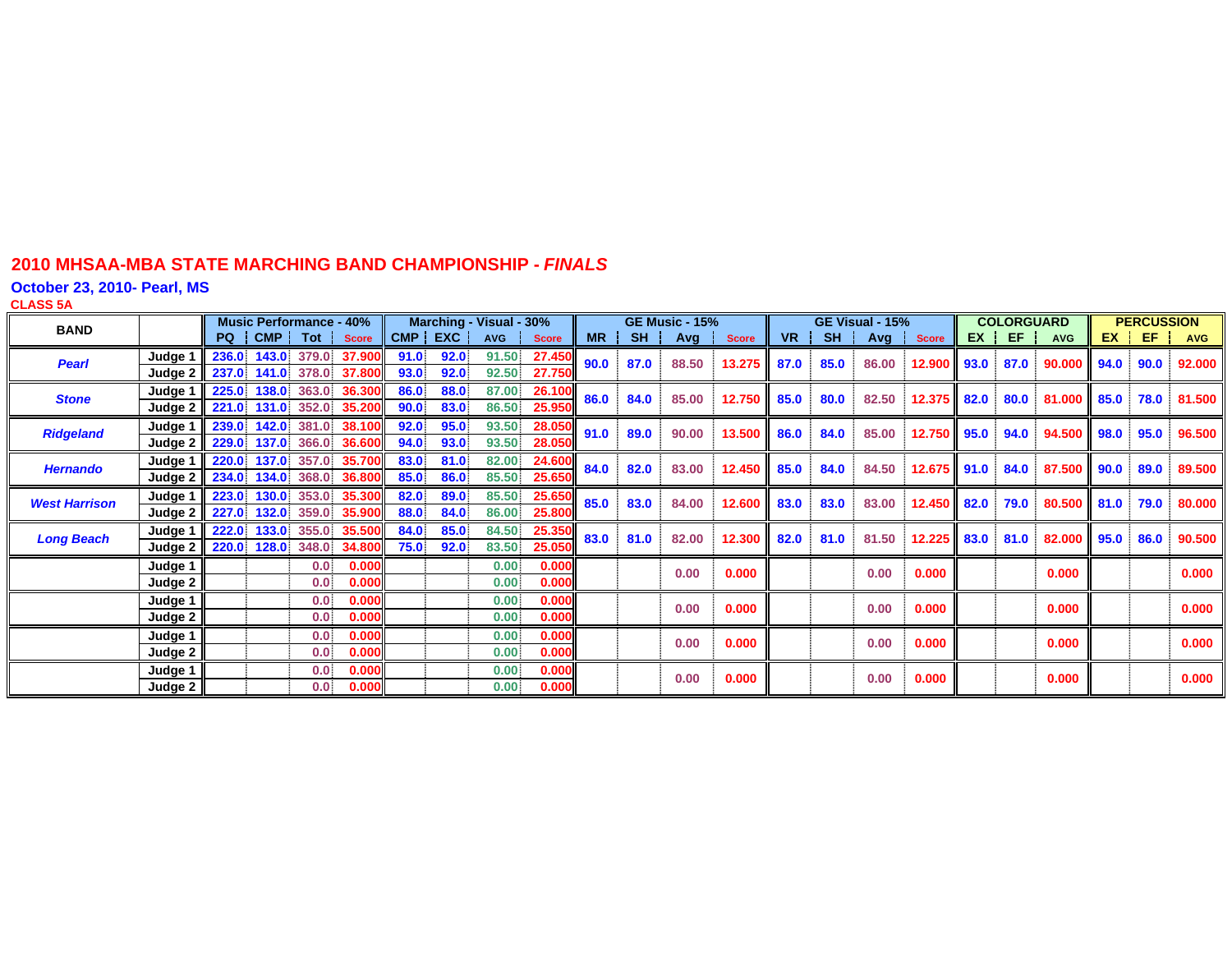**October 23, 2010- Pearl, MS**

## **SCORING SUMMARY**

| <b>BAND</b>          |                | <b>MUSIC</b>   | <b>VISUAL</b>  |         | <b>GENERAL EFFECT</b> |               |  |  |  |
|----------------------|----------------|----------------|----------------|---------|-----------------------|---------------|--|--|--|
|                      | <b>JUDGE 1</b> | <b>JUDGE 2</b> | <b>JUDGE 1</b> | Judge 2 | <b>MUSIC</b>          | <b>VISUAL</b> |  |  |  |
| Pearl                | 37.900         | 37.800         | 27.450         | 27.750  | 13.275                | 12.900        |  |  |  |
| <b>Stone</b>         | 36.300         | 35.200         | 26.100         | 25.950  | 12.750                | 12.375        |  |  |  |
| Ridgeland            | 38.100         | 36.600         | 28.050         | 28.050  | 13.500                | 12.750        |  |  |  |
| Hernando             | 35.700         | 36.800         | 24.600         | 25.650  | 12.450                | 12.675        |  |  |  |
| <b>West Harrison</b> | 35.300         | 35.900         | 25.650         | 25.800  | 12.600                | 12.450        |  |  |  |
| Long Beach           | 35.500         | 34.800         | 25.350         | 25.050  | 12.300                | 12.225        |  |  |  |
|                      |                |                |                |         |                       |               |  |  |  |
|                      |                |                |                |         |                       |               |  |  |  |
|                      |                |                |                |         |                       |               |  |  |  |
|                      |                |                |                |         |                       |               |  |  |  |

| C<br>L        |
|---------------|
|               |
| A<br>S<br>S   |
|               |
|               |
|               |
| $\frac{5}{4}$ |
|               |

| <b>BAND</b>          | <b>MUSIC</b>   |           | <b>VISUAL</b>  |           | <b>GEN EFFECT</b> |                | <b>OVERALL BAND</b> |                  |                    |              | <b>COLOR GUARD</b> |                | <b>PERCUSSION</b> |                 |
|----------------------|----------------|-----------|----------------|-----------|-------------------|----------------|---------------------|------------------|--------------------|--------------|--------------------|----------------|-------------------|-----------------|
|                      | <b>AVERAGE</b> | <b>RK</b> | <b>AVERAGE</b> | <b>RK</b> | <b>TOTAL</b>      | <b>RK</b>      | <b>TOTAL</b>        | <b>PENALTIES</b> | <b>FINAL SCORE</b> | <b>RANK</b>  | <b>SCORE</b>       | <b>RANK</b>    | <b>SCORE</b>      | <b>RANK</b>     |
| Pearl                | 37.850         |           | 27,600         |           | 26.175            | $\overline{2}$ | 91.625              |                  | 91.625             | $\mathbf{2}$ | 90.000             | $\overline{2}$ | 92.000            | $\overline{2}$  |
| <b>Stone</b>         | 35.750         |           | 26.025         | 3         | 25.125            | $\mathbf{3}$   | 86.900              |                  | 86.900             | 3            | 81.000             | 5              | 81.500            | 5               |
| Ridgeland            | 37.350         |           | 28.050         |           | 26.250            |                | 91.650              |                  | 91.650             |              | 94.500             |                | 96.500            |                 |
| Hernando             | 36.250         |           | 25.125         | 6         | 25.125            | 3              | 86.500              |                  | 86.500             | 4            | 87.500             | $\mathbf{3}$   | 89.500            | 4               |
| <b>West Harrison</b> | 35,600         | 5         | 25.725         |           | 25,050            | $5\phantom{1}$ | 86.375              |                  | 86.375             | 5            | 80.500             | 6              | 80.000            | $6\phantom{1}6$ |
| Long Beach           | 35.150         | 6         | 25.200         | 5         | 24.525            | 6              | 84.875              |                  | 84.875             | 6            | 82.000             | 4              | 90.500            | 3               |
|                      |                |           |                |           |                   |                |                     |                  |                    |              |                    |                |                   |                 |
|                      |                |           |                |           |                   |                |                     |                  |                    |              |                    |                |                   |                 |
|                      |                |           |                |           |                   |                |                     |                  |                    |              |                    |                |                   |                 |
|                      |                |           |                |           |                   |                |                     |                  |                    |              |                    |                |                   |                 |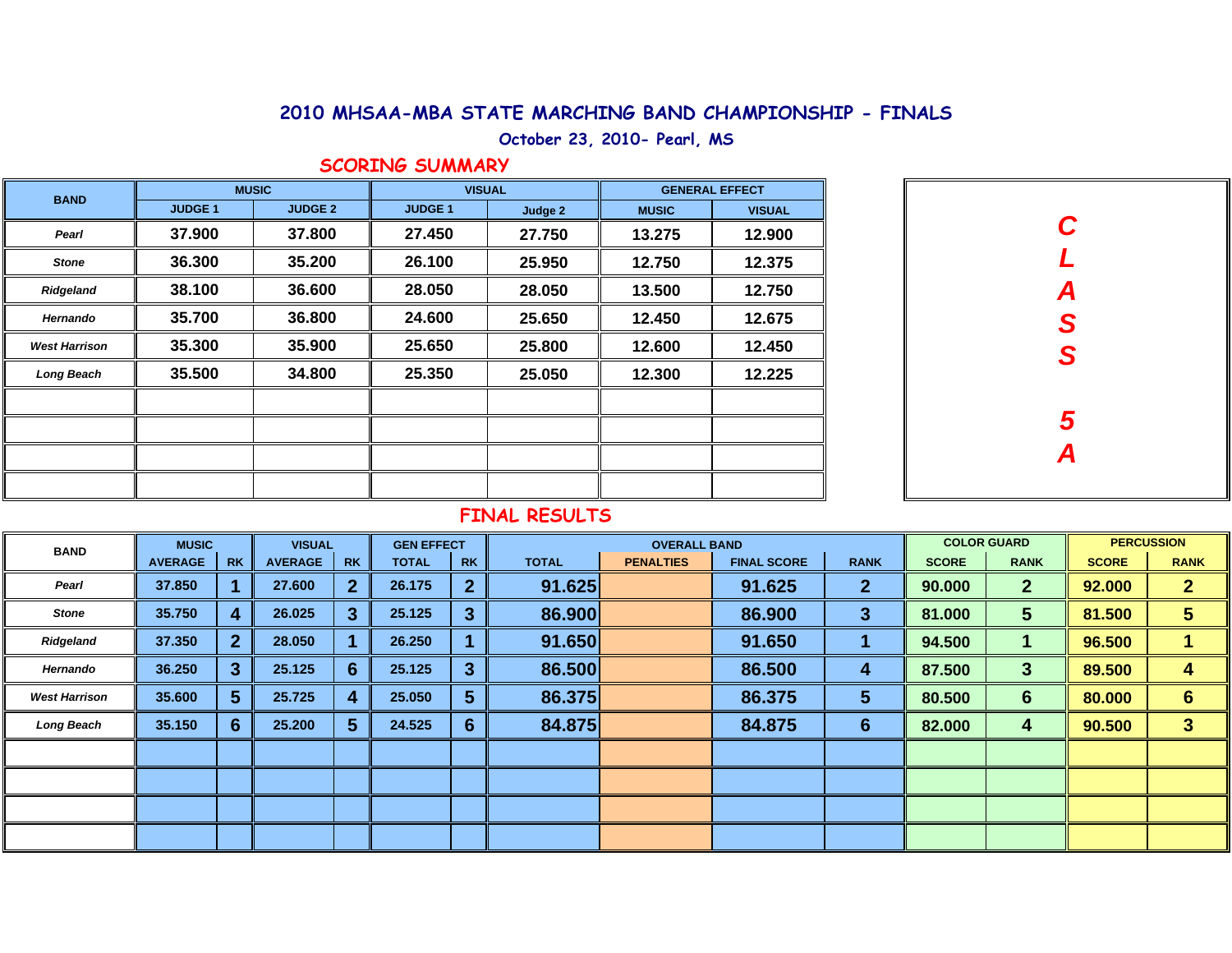# **2010 MHSAA-MBA STATE MARCHING BAND CHAMPIONSHIP - FINALSOctober 23, 2010- Pearl, MS CLASS 5A**

| <b>MUSIC</b>       |                   | <b>SCORE</b> |
|--------------------|-------------------|--------------|
| <b>3RD PLACE</b>   | <b>Hernando</b>   | 36.25        |
| 2ND PLACE          | Ridgeland         | 37.35        |
| <b>1ST PLACE</b>   | <b>Pearl</b>      | 37.85        |
|                    |                   |              |
| <b>VISUAL</b>      |                   | <b>SCORE</b> |
| <b>3RD PLACE</b>   | <b>Stone</b>      | 26.03        |
| 2ND PLACE          | Pearl             | 27.60        |
| <b>1ST PLACE</b>   | Ridgeland         | 28.05        |
|                    |                   |              |
| GENERAL EFFECT     |                   | <b>SCORE</b> |
| <b>3RD PLACE</b>   | <b>Stone</b>      | 25.13        |
| 2ND PLACE          | Pearl             | 26.18        |
| <b>1ST PLACE</b>   | Ridgeland         | 26.25        |
|                    |                   |              |
| <b>COLOR GUARD</b> |                   | <b>SCORE</b> |
| <b>3RD PLACE</b>   | <b>Hernando</b>   | 87.50        |
| 2ND PLACE          | <b>Pearl</b>      | 90.00        |
| <b>1ST PLACE</b>   | Ridgeland         | 94.50        |
|                    |                   |              |
| <b>PERCUSSION</b>  |                   | <b>SCORE</b> |
| <b>3RD PLACE</b>   | <b>Long Beach</b> | 90.50        |
| 2ND PLACE          | <b>Pearl</b>      | 92.00        |
| <b>1ST PLACE</b>   | Ridgeland         | 96.50        |

|              |                  | SCORE        | <b>OVERALL</b> |                      | SCORE |
|--------------|------------------|--------------|----------------|----------------------|-------|
| <b>PLACE</b> | <b>Hernando</b>  | 36.25        |                |                      |       |
| <b>PLACE</b> | Ridgeland        | 37.35        |                |                      |       |
| PLACE        | Pearl            | 37.85        |                |                      |       |
|              |                  |              |                |                      |       |
|              |                  | SCORE        | 6th PLACE      | <b>Long Beach</b>    | 84.88 |
| <b>PLACE</b> | <b>Stone</b>     | 26.03        | 5th PLACE      | <b>West Harrison</b> | 86.38 |
| <b>PLACE</b> | <b>Pearl</b>     | 27.60        | 4th PLACE      | Hernando             | 86.50 |
| PLACE        | Ridgeland        | 28.05        | 3rd PLACE      | <b>Stone</b>         | 86.90 |
|              |                  |              | 2nd PLACE      | <b>Pearl</b>         | 91.63 |
| RAL EFFECT   |                  | <b>SCORE</b> | 1st PLACE      | Ridgeland            | 91.65 |
| DI ACE       | C <sub>tan</sub> | <b>OF 49</b> |                |                      |       |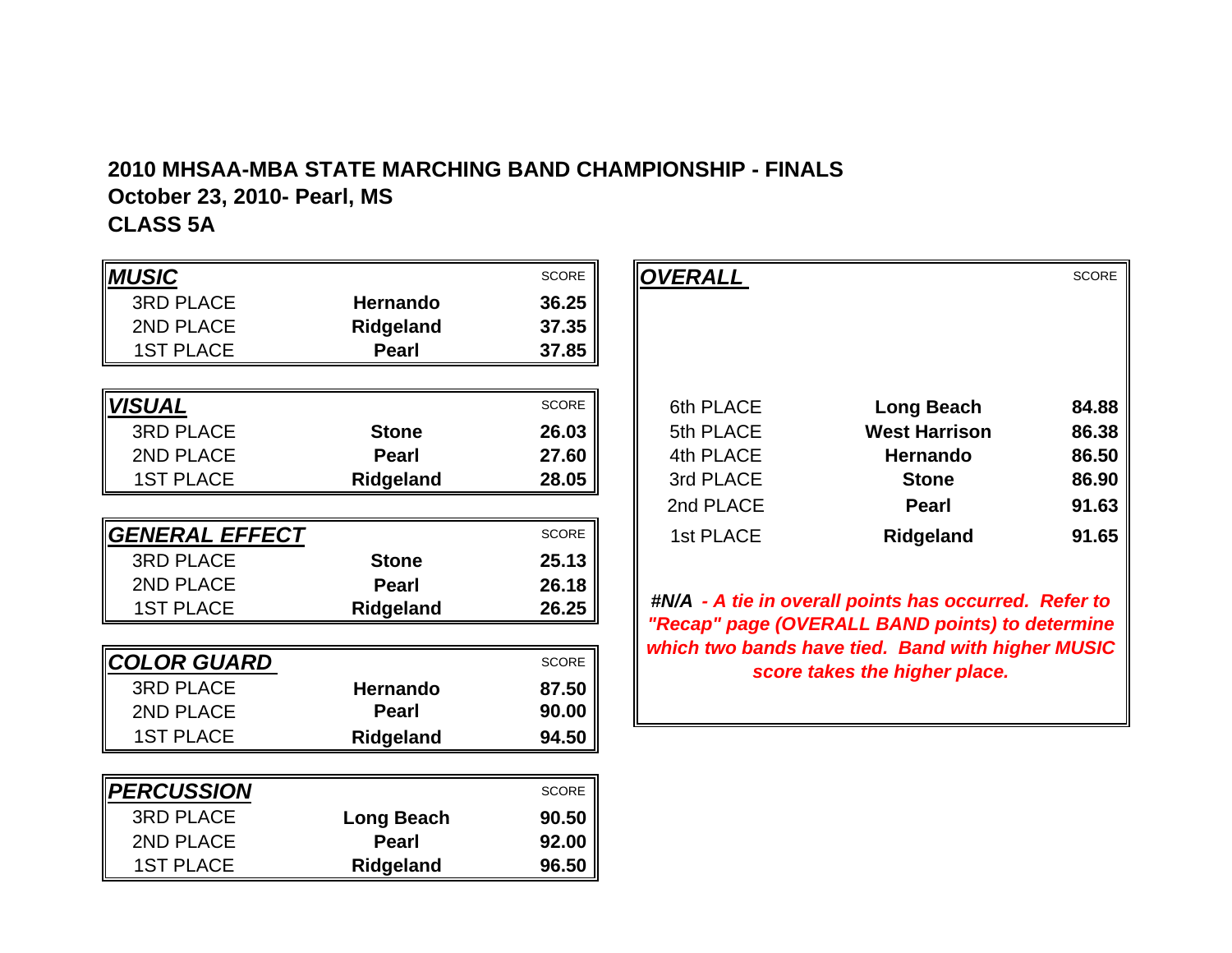**October 23, 2010 - Clinton, MS**

**CLASS 6 A**

| <b>BAND</b>             |                      | <b>Music Performance - 40%</b>                                                | Marching - Visual - 30%                                            |           | <b>GE Music - 15%</b> |       |              |           | GE Visual - 15% |            |              |                     | <b>COLORGUARD</b> |            |         | <b>PERCUSSION</b> |            |  |
|-------------------------|----------------------|-------------------------------------------------------------------------------|--------------------------------------------------------------------|-----------|-----------------------|-------|--------------|-----------|-----------------|------------|--------------|---------------------|-------------------|------------|---------|-------------------|------------|--|
|                         |                      | PQ CMP<br>Tot Score                                                           | CMP EXC<br><b>AVG</b><br><b>Score</b>                              | <b>MR</b> | SH <sub>1</sub>       | Avg l | <b>Score</b> | <b>VR</b> | <b>SH</b>       | $Avg \mid$ | <b>Score</b> | EX                  | EF.               | <b>AVG</b> | EX      | EF.               | <b>AVG</b> |  |
| <b>Warren Central</b>   | Judge<br>Judge 2     | 125.0<br>330.0<br>33.000<br>205.0<br>202.0<br>121.0<br>323.0<br>32,300        | 78.0<br>78.0<br>78.00<br>23.400<br>82.0<br>80.0<br>81.00<br>24.300 | 86.0      | 84.0                  | 85.00 | 12.750       | 87.0      | 83.0            | 85.00      | 12.750       | 83.0                | 81.0              | 82.000     | 82.0    | 83.0              | 82,500     |  |
| <b>Tupelo</b>           | Judge 1<br>Judge 2   | 220.0<br>132.0<br>352.0<br>35.200<br>205.0<br>123.0 328.0<br>32.800           | 83.0<br>82.00<br>81.0<br>24.600<br>85.0<br>85.0<br>85.00<br>25.50  | 83.0      | 82.0                  | 82.50 | 12.375 II    | 85.0      | 83.0            | 84.00      | 12.600 89.0  |                     | 88.0              | 88.500     | 85.0    | 85.0              | 85,000     |  |
| <b>Oak Grove</b>        | Judge 1<br>Judge 2   | 335.0<br>33.500<br>207.0<br>128.0<br>204.0<br>122.0<br>326.0<br>32.600        | 86.0<br>84.0<br>25.500<br>85.00<br>82.0<br>83.00<br>24.900<br>84.0 | 87.0      | 86.0                  | 86.50 | 12.975       | 86.0      | 86.0            | 86.00      | 12.900       | 90.0                | 92.0              | 91.000     | 78.0    | 77.0              | 77.500     |  |
| <b>Meridian</b>         | Judge 1<br>Judge 2   | 206.0<br>120.0<br>326.0<br>32.600<br>$120.0$ 321.0<br>201.0<br>32.100         | 75.0<br>76.00<br>77.0<br>22.800<br>78.0<br>77.50<br>23.250<br>77.0 | 82.0      | 81.0                  | 81.50 | 12.225       | 77.0      | 81.0            | 79.00      | 11.850       | 79.0                | 82.0              | 80.500     | 79.0    | 84.0              | 81.500     |  |
| <b>Biloxi</b>           | Judge 1<br>Judge 2   | 114.0 318.0<br>204.0<br>31.800<br>194.0<br>115.0<br>309.0<br>30.900           | 76.0<br>77.0<br>76.50<br>22.950<br>79.0<br>79.00<br>23.700<br>79.0 | 80.0      | 78.0                  | 79.00 | 11.850       | 76.0      | 80.0            | 78.00      | 11.700 81.0  |                     | 81.5              | 81.250     | ll 74.0 | 74.0              | 74.000     |  |
| <b>Northwest Rankin</b> | Judge 1<br>Judge 2   | 222.0<br>133.0<br>35,500<br>355.0<br>125.0<br>210.0<br>335.0<br>33.500        | 91.0<br>89.50<br>88.0<br>26.850<br>88.0<br>84.0<br>25.800<br>86.00 | 87.0      | 85.0                  | 86.00 | 12.900       | 79.0      | 82.0            | 80.50      | 12.075 85.0  |                     | 84.0              | 84.500     | 80.0    | 80.0              | 80.000     |  |
| <b>Petal</b>            | Judae 1<br>Judae 2 l | 37.500<br>143.0<br>375.0<br>232.0<br>145.0<br>244.0<br>389.0<br>38.900        | 97.0<br>97.50<br>98.0<br>29.250<br>94.0<br>28.350<br>95.0<br>94.50 | 98.0      | 97.0                  | 97.50 | 14.625       | 96.0      | 96.0            | 96.00      | 14.400       | 95.0                | 95.0              | 95,000     | 96.0    | 96.0              | 96.000     |  |
| <b>Clinton</b>          | Judge 1<br>Judge 2   | 136.0 357.0<br>221.0<br>35.700<br>213.0 128.0 341.0 34.100                    | 87.0<br>85.0<br>86.00<br>25.800<br>83.0<br>25.350<br>86.0<br>84.50 | 94.0      | 92.0                  | 93.00 | 13.950       | 83.0      | 83.0            | 83.00      | 12.450       | 88.0                | 87.0              | 87,500     | 90.0    | 90.0              | 90.000     |  |
| <b>Southaven</b>        | Judge 1<br>Judge 2   | 141.0<br>372.0<br>37.200<br>231.0<br>233.0<br>138.0<br>371.0<br>37.100        | 97.0<br>95.0<br>96.00<br>28.800<br>90.0<br>27.300<br>92.0<br>91.00 | 96.0      | 95.0                  | 95.50 | 14.325       | 98.0      | 97.0            | 97.50      | 14.625       | $\parallel$ 97.0    | 96.0              | 96.500     | 92.0    | 92.0              | 92.000     |  |
| <b>Harrison Central</b> | Judge 1<br>Judge 2   | 363.0<br>226.0<br>137.0<br>36.300<br>140.0<br>374.0<br>37.400<br><b>234.0</b> | 96.0<br>94.0<br>95.00<br>28.500<br>88.0<br>88.50<br>26.550<br>89.0 | 95.0      | 93.0                  | 94.00 | 14.100       | 94.0      | 94.0            | 94.00      | 14.100 89.0  |                     | 90.0              | 89.500     | 83.0    | 86.0              | 84.500     |  |
| <b>Desoto Central</b>   | Judge 1<br>Judge 2   | 383.0<br>142.0<br>38.300<br>241.0<br><b>236.0</b><br>144.0 380.0<br>38.000    | 97.0<br>96.0<br>96.50<br>28.950<br>96.0<br>96.50<br>28.950<br>97.0 | 97.5      | 96.5                  | 97.00 | 14.550       | 100.0     | 99.0            | 99.50      | 14.925       | $\blacksquare$ 99.0 | 95.0              | 97.000     | 89.0    | 89.0              | 89.000     |  |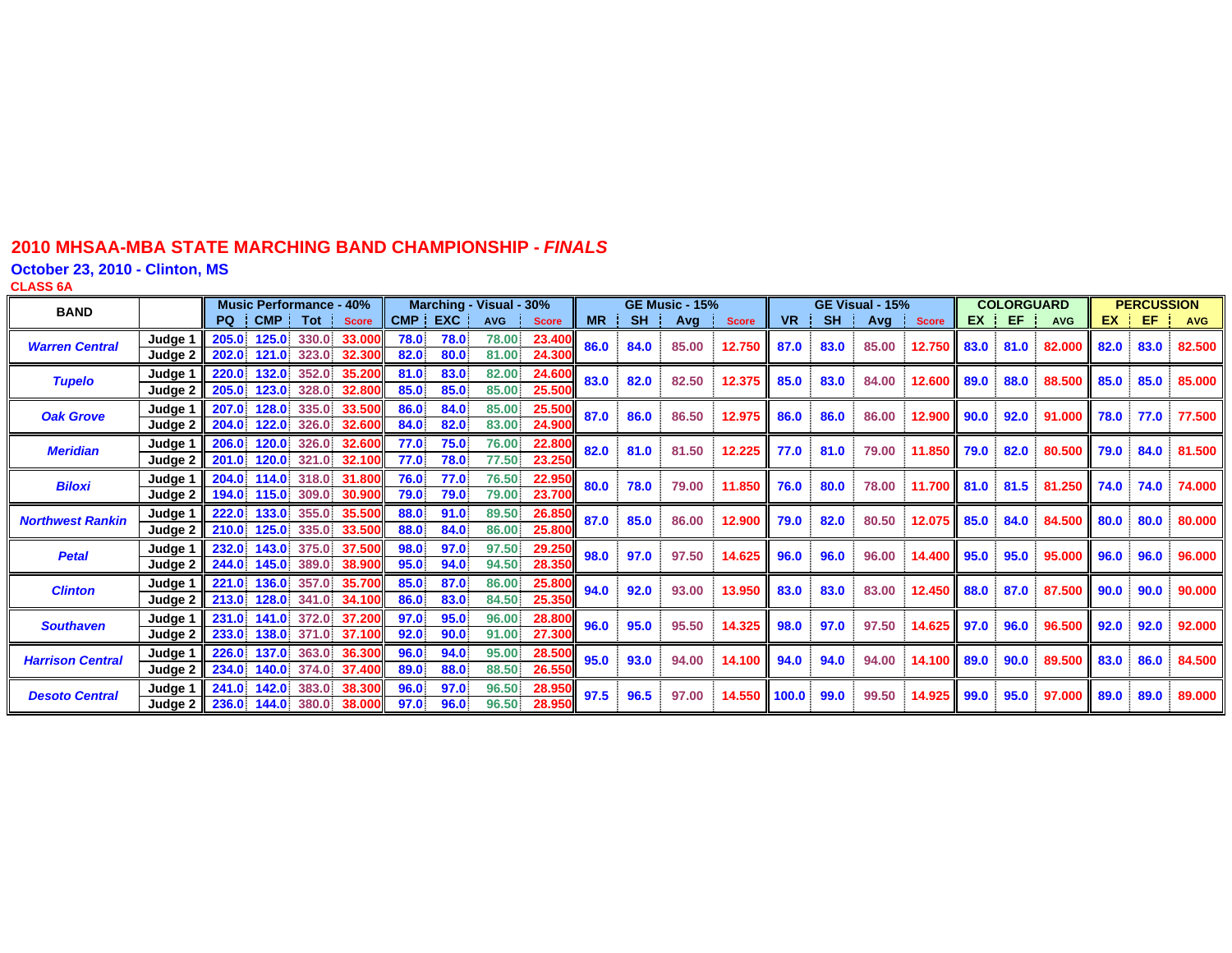## **October 23, 2010 - Clinton, MS**

#### **SCORING SUMMARY**

| <b>BAND</b>             |                | <b>MUSIC</b>   | <b>VISUAL</b>  |         | <b>GENERAL EFFECT</b> |               |  |  |
|-------------------------|----------------|----------------|----------------|---------|-----------------------|---------------|--|--|
|                         | <b>JUDGE 1</b> | <b>JUDGE 2</b> | <b>JUDGE 1</b> | Judge 2 | <b>MUSIC</b>          | <b>VISUAL</b> |  |  |
| <b>Warren Central</b>   | 33.000         | 32.300         | 23.400         | 24.300  | 12.750                | 12.750        |  |  |
| Tupelo                  | 35.200         | 32.800         | 24.600         | 25.500  | 12.375                | 12.600        |  |  |
| Oak Grove               | 33.500         | 32.600         | 25.500         | 24.900  | 12.975                | 12.900        |  |  |
| <b>Meridian</b>         | 32.600         | 32.100         | 22.800         | 23.250  | 12.225                | 11.850        |  |  |
| <b>Biloxi</b>           | 31.800         | 30.900         | 22.950         | 23.700  | 11.850                | 11.700        |  |  |
| <b>Northwest Rankin</b> | 35.500         | 33.500         | 26.850         | 25.800  | 12.900                | 12.075        |  |  |
| Petal                   | 37.500         | 38.900         | 29.250         | 28.350  | 14.625                | 14.400        |  |  |
| <b>Clinton</b>          | 35.700         | 34.100         | 25.800         | 25.350  | 13.950                | 12.450        |  |  |
| <b>Southaven</b>        | 37.200         | 37.100         | 28.800         | 27.300  | 14.325                | 14.625        |  |  |
| <b>Harrison Central</b> | 36.300         | 37.400         | 28.500         | 26.550  | 14.100                | 14.100        |  |  |
| <b>Desoto Central</b>   | 38.300         | 38,000         | 28.950         | 28.950  | 14.550                | 14.925        |  |  |

| $\mathbf C$      |  |
|------------------|--|
|                  |  |
| L                |  |
|                  |  |
| A<br>S<br>S      |  |
|                  |  |
|                  |  |
|                  |  |
| $\boldsymbol{6}$ |  |
|                  |  |
| $\overline{A}$   |  |
|                  |  |
|                  |  |

| <b>BAND</b>             | <b>MUSIC</b>   |                  | <b>VISUAL</b>  |           | <b>GEN EFFECT</b> |                | <b>OVERALL BAND</b> |                  |                    |                | <b>COLOR GUARD</b> |                 | <b>PERCUSSION</b> |                |
|-------------------------|----------------|------------------|----------------|-----------|-------------------|----------------|---------------------|------------------|--------------------|----------------|--------------------|-----------------|-------------------|----------------|
|                         | <b>AVERAGE</b> | <b>RK</b>        | <b>AVERAGE</b> | <b>RK</b> | <b>TOTAL</b>      | <b>RK</b>      | <b>TOTAL</b>        | <b>PENALTIES</b> | <b>FINAL SCORE</b> | <b>RANK</b>    | <b>SCORE</b>       | <b>RANK</b>     | <b>SCORE</b>      | <b>RANK</b>    |
| <b>Warren Central</b>   | 32.650         | 9                | 23.850         | 9         | 25.500            | 7              | 82.000              |                  | 82.000             | 9              | 82.000             | 9               | 82.500            |                |
| Tupelo                  | 34.000         |                  | 25.050         | 8         | 24.975            | 8              | 84.025              |                  | 84.025             | 8              | 88.500             | 6               | 85.000            | 5              |
| Oak Grove               | 33.050         | 8                | 25.200         |           | 25.875            | 6              | 84.125              |                  | 84.125             |                | 91.000             | 4               | 77.500            | 10             |
| <b>Meridian</b>         | 32.350         | 10               | 23.025         |           | 24.075            | 10             | 79.450              |                  | 79.450             | 10             | 80.500             | 11              | 81.500            | 8              |
| <b>Biloxi</b>           | 31.350         | 11               | 23.325         | 10        | 23.550            | 11             | 78.225              |                  | 78.225             | 11             | 81.250             | 10              | 74.000            | 11             |
| <b>Northwest Rankin</b> | 34.500         | $6 \overline{6}$ | 26.325         | 5         | 24.975            | 8              | 85.800              |                  | 85.800             | 6              | 84.500             | 8               | 80.000            | 9              |
| Petal                   | 38.200         |                  | 28.800         | 2         | 29.025            | $\overline{2}$ | 96.025              |                  | 96.025             | $\overline{2}$ | 95.000             | $\mathbf{3}$    | 96.000            |                |
| <b>Clinton</b>          | 34.900         | 5                | 25.575         | 6         | 26.400            | 5              | 86.875              |                  | 86.875             | 5              | 87.500             | 7               | 90.000            | 3              |
| <b>Southaven</b>        | 37.150         | 3                | 28.050         | 3         | 28.950            | $\overline{3}$ | 94.150              |                  | 94.150             | 3              | 96.500             | $\overline{2}$  | 92.000            | $\overline{2}$ |
| <b>Harrison Central</b> | 36.850         | 4                | 27.525         |           | 28.200            | 4              | 92.575              |                  | 92.575             | 4              | 89.500             | $5\phantom{.0}$ | 84.500            | 6              |
| <b>Desoto Central</b>   | 38.150         | $\mathbf{2}$     | 28.950         |           | 29.475            |                | 96.575              |                  | 96.575             |                | 97.000             |                 | 89.000            | 4              |